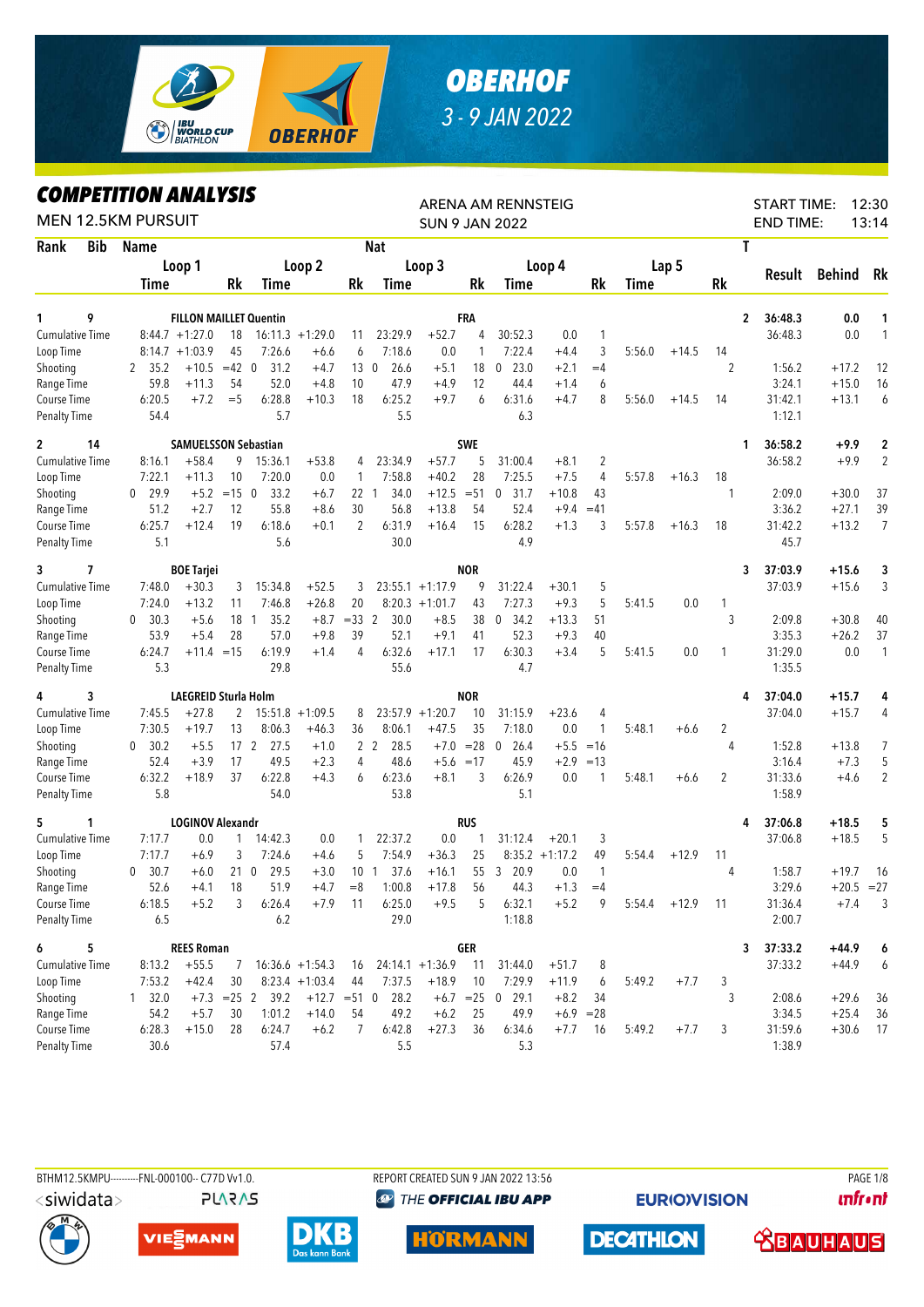| <b>Bib</b><br>Rank        | <b>Name</b>                    |                            |                 |                                  |                    |                                 | <b>Nat</b>                     |                        |                |                                |                    |                      |             |         | T              |                   |                         |                |
|---------------------------|--------------------------------|----------------------------|-----------------|----------------------------------|--------------------|---------------------------------|--------------------------------|------------------------|----------------|--------------------------------|--------------------|----------------------|-------------|---------|----------------|-------------------|-------------------------|----------------|
|                           |                                | Loop 1                     |                 |                                  | Loop <sub>2</sub>  |                                 |                                | Loop 3                 |                |                                | Loop 4             |                      |             | Lap 5   |                | Result            | <b>Behind</b>           | Rk             |
|                           | Time                           |                            | Rk              | <b>Time</b>                      |                    | Rk                              | Time                           |                        | Rk             | Time                           |                    | Rk                   | <b>Time</b> |         | Rk             |                   |                         |                |
| 23<br>7                   |                                | <b>CLAUDE Fabien</b>       |                 |                                  |                    |                                 |                                |                        | FRA            |                                |                    |                      |             |         | $\overline{2}$ | 37:40.1           | $+51.8$                 | 7              |
| Cumulative Time           |                                | $8:58.3 +1:40.6$           | 23              |                                  | $16:25.0 + 1:42.7$ | 13                              | 23:51.8                        | $+1:14.6$              | 8              | 31:40.0                        | $+47.7$            | 7                    |             |         |                | 37:40.1           | $+51.8$                 | 7              |
| Loop Time                 | 7:47.3                         | $+36.5$                    | 28              | 7:26.7                           | $+6.7$             | $\overline{7}$                  | 7:26.8                         | $+8.2$                 | $\overline{4}$ | 7:48.2                         | $+30.2$            | 12                   | 6:00.1      | $+18.6$ | 21             |                   |                         |                |
| Shooting<br>Range Time    | 32.9<br>$\mathbf{1}$<br>52.7   | $+8.2$<br>$+4.2$           | 34 0<br>19      | 34.0<br>51.9                     | $+7.5$<br>$+4.7$   | 27<br>$=8$                      | $\overline{0}$<br>27.2<br>48.0 | $+5.7$<br>$+5.0$       | 21<br>$=13$    | 23.0<br>1<br>43.6              | $+2.1$<br>$+0.6$   | $=4$<br>$=2$         |             |         | 2              | 1:57.3<br>3:16.2  | $+18.3$<br>$+7.1$       | 15<br>4        |
| Course Time               | 6:26.9                         | $+13.6 = 22$               |                 | 6:30.0                           | $+11.5$            | $= 20$                          | 6:34.1                         | $+18.6$                | 21             | 6:34.1                         | $+7.2$             | 15                   | 6:00.1      | $+18.6$ | 21             | 32:05.2           | $+36.2$                 | 18             |
| <b>Penalty Time</b>       | 27.7                           |                            |                 | 4.8                              |                    |                                 | 4.7                            |                        |                | 30.5                           |                    |                      |             |         |                | 1:07.8            |                         |                |
| 15<br>8                   |                                | <b>LESSER Erik</b>         |                 |                                  |                    |                                 |                                |                        | <b>GER</b>     |                                |                    |                      |             |         | 3              | 37:43.4           | $+55.1$                 | 8              |
| <b>Cumulative Time</b>    | 8:15.7                         | $+58.0$                    | 8               | 15:37.2                          | $+54.9$            | 6                               | 23:29.2                        | $+52.0$                | 3              | 31:38.8                        | $+46.5$            | 6                    |             |         |                | 37:43.4           | $+55.1$                 | 8              |
| Loop Time                 | 7:18.7<br>25.2<br>$\mathbf{0}$ | $+7.9$<br>$+0.5$           | 5<br>3          | 7:21.5<br>34.9<br>$\overline{0}$ | $+1.5$<br>$+8.4$   | 2<br>30                         | 7:52.0<br>28.9<br>1            | $+33.4$<br>$+7.4$      | 23<br>32       | 8:09.6<br>21.2<br>$\mathbf{2}$ | $+51.6$<br>$+0.3$  | 35<br>$\overline{2}$ | 6:04.6      | $+23.1$ | 26<br>3        | 1:50.3            | $+11.3$                 | 5              |
| Shooting<br>Range Time    | 48.6                           | $+0.1$                     | 2               | 56.5                             | $+9.3$             | $= 34$                          | 49.9                           | $+6.9$                 | $= 31$         | 43.0                           | 0.0                | $\mathbf{1}$         |             |         |                | 3:18.0            | $+8.9$                  | $\overline{7}$ |
| Course Time               | 6:24.9                         | $+11.6$                    | 17              | 6:18.5                           | 0.0                | 1                               | 6:31.8                         | $+16.3$                | 14             | 6:32.6                         |                    | $+5.7 = 11$          | 6:04.6      | $+23.1$ | 26             | 31:52.4           | $+23.4$                 | 12             |
| <b>Penalty Time</b>       | 5.1                            |                            |                 | 6.5                              |                    |                                 | 30.2                           |                        |                | 54.0                           |                    |                      |             |         |                | 1:35.9            |                         |                |
| 9<br>11                   |                                | <b>CLAUDE Florent</b>      |                 |                                  |                    |                                 |                                |                        | BEL            |                                |                    |                      |             |         | $\mathbf{2}$   | 37:59.6           | $+1:11.3$               | 9              |
| Cumulative Time           |                                | $8:19.8 + 1:02.1$          | 11              | 15:43.9                          | $+1:01.6$          | 7                               | 23:49.3                        | $+1:12.1$              | 7              | 31:49.2                        | $+56.9$            | 9                    |             |         |                | 37:59.6           | $+1:11.3$               | 9              |
| Loop Time                 | 7:38.8                         | $+28.0$                    | 23              | 7:24.1                           | $+4.1$             | 4                               | 8:05.4                         | $+46.8$                | 34             | 7:59.9                         | $+41.9$            | 23                   | 6:10.4      | $+28.9$ | 33             |                   |                         |                |
| Shooting<br>Range Time    | 33.2<br>0<br>54.5              | $+8.5$<br>$+6.0$           | 36 0<br>$= 31$  | 37.1<br>58.9                     | $+10.6$<br>$+11.7$ | 44<br>43                        | 40.1<br>-1<br>1:02.4           | $+18.6$<br>$+19.4$     | 57<br>57       | 31.4<br>$\mathbf{1}$<br>52.6   | $+10.5$<br>$+9.6$  | 42<br>44             |             |         | $\overline{2}$ | 2:21.9<br>3:48.4  | $+42.9$<br>$+39.3$      | 52<br>53       |
| Course Time               | 6:39.3                         | $+26.0$                    | 46              | 6:19.7                           | $+1.2$             | 3                               | 6:32.7                         | $+17.2$                | 18             | 6:37.7                         | $+10.8$            | 23                   | 6:10.4      | $+28.9$ | 33             | 32:19.8           | $+50.8$                 | 26             |
| <b>Penalty Time</b>       | 5.0                            |                            |                 | 5.4                              |                    |                                 | 30.3                           |                        |                | 29.5                           |                    |                      |             |         |                | 1:10.3            |                         |                |
| 6<br>10                   |                                | <b>BABIKOV Anton</b>       |                 |                                  |                    |                                 |                                |                        | <b>RUS</b>     |                                |                    |                      |             |         | 4              | 38:07.4           | $+1:19.1$               | 10             |
| <b>Cumulative Time</b>    | 8:07.9                         | $+50.2$                    | 5               | 15:31.6                          | $+49.3$            | 2                               |                                | $24:20.8 +1:43.6$      | 13             | 32:04.9                        | $+1:12.6$          | 11                   |             |         |                | 38:07.4           | $+1:19.1$               | 10             |
| Loop Time                 | 7:44.9                         | $+34.1$                    | 26              | 7:23.7                           | $+3.7$             | 3                               | 8:49.2                         | $+1:30.6$              | 50             | 7:44.1                         | $+26.1$            | 8                    | 6:02.5      | $+21.0$ | 24             |                   |                         |                |
| Shooting<br>Range Time    | $1 \t27.8$<br>48.9             | $+3.1$<br>$+0.4$           | 4               | 28.5<br>5 0<br>48.8              | $+2.0$<br>$+1.6$   | $= 5 \quad 3$<br>$\overline{2}$ | 29.0<br>49.4                   | $+7.5$<br>$+6.4$       | 33<br>$=26$    | 40.9<br>0<br>1:00.7            | $+20.0$<br>$+17.7$ | 56<br>56             |             |         | 4              | 2:06.3<br>3:27.8  | $+27.3$<br>$+18.7$      | 33<br>25       |
| Course Time               | 6:26.7                         | $+13.4$                    | 21              | 6:29.3                           | $+10.8$            | 19                              | 6:36.9                         | $+21.4$                | 25             | 6:38.0                         | $+11.1$            | 24                   | 6:02.5      | $+21.0$ | 24             | 32:13.4           | $+44.4$                 | 22             |
| <b>Penalty Time</b>       | 29.2                           |                            |                 | 5.6                              |                    |                                 | 1:22.8                         |                        |                | 5.4                            |                    |                      |             |         |                | 2:03.1            |                         |                |
| 8<br>11                   |                                | <b>SEROKHVOSTOV Daniil</b> |                 |                                  |                    |                                 |                                |                        | <b>RUS</b>     |                                |                    |                      |             |         | 5              | 38:08.3           | $+1:20.0$               | 11             |
| <b>Cumulative Time</b>    | 8:08.4                         | $+50.7$                    | 6               |                                  | $16:00.5 +1:18.2$  | 9                               |                                | $23:43.3 +1:06.1$      | 6              | 32:11.8                        | $+1:19.5$          | 13                   |             |         |                | 38:08.3           | $+1:20.0$               | 11             |
| Loop Time                 | 7:42.4                         | $+31.6$                    | 25              | 7:52.1                           | $+32.1$            | 24                              | 7:42.8                         | $+24.2$                | 15             |                                | $8:28.5 +1:10.5$   | 44                   | 5:56.5      | $+15.0$ | 16             |                   |                         |                |
| Shooting<br>Range Time    | 29.6<br>$\mathbf{1}$<br>50.1   | $+4.9$<br>$+1.6$           | $13-1$<br>6     | 32.6<br>54.2                     | $+6.1$<br>$+7.0$   | $19-1$<br>20                    | 35.7<br>56.1                   | $+14.2$<br>$+13.1$     | 53<br>52       | 2<br>27.1<br>49.2              | $+6.2$<br>$+6.2$   | $= 22$<br>$= 23$     |             |         | 5              | 2:05.1<br>3:29.6  | $+26.1 = 30$<br>$+20.5$ | $=27$          |
| Course Time               | 6:23.1                         | $+9.8$                     | 12              | 6:27.3                           | $+8.8$             | 12                              | 6:15.5                         | 0.0                    | 1              | 6:43.1                         | $+16.2$            | 32                   | 5:56.5      | $+15.0$ | 16             | 31:45.5           | $+16.5$                 | 8              |
| <b>Penalty Time</b>       | 29.2                           |                            |                 | 30.5                             |                    |                                 | 31.2                           |                        |                | 56.2                           |                    |                      |             |         |                | 2:27.2            |                         |                |
| 52<br>12                  |                                | <b>TSVETKOV Maksim</b>     |                 |                                  |                    |                                 |                                |                        | rus            |                                |                    |                      |             |         | 1              | 38:09.0           | $+1:20.7$               | 12             |
| Cumulative Time           |                                | $9:23.5 +2:05.8$           | 33              |                                  | $16:52.9 + 2:10.6$ | 20                              |                                | $24:17.7 + 1:40.5$     | 12             |                                | $32:12.7 + 1:20.4$ | 14                   |             |         |                | 38:09.0           | $+1:20.7$               | -12            |
| Loop Time                 | 7:18.5                         | $+7.7$                     | 4               | 7:29.4                           | $+9.4$             | 9                               | 7:24.8                         | $+6.2$                 | 3              | 7:55.0                         | $+37.0$            | 19                   | 5:56.3      | $+14.8$ | 15             |                   |                         |                |
| Shooting<br>Range Time    | $0$ 29.9<br>53.5               | $+5.2 = 15$ 0<br>$+5.0$    | 25              | 36.0<br>56.5                     |                    | $+9.5 = 370$<br>$+9.3 = 34$     | 31.3<br>51.9                   | $+9.8$<br>$+8.9$       | 39             | 41 1 36.6<br>56.6              | $+15.7$<br>$+13.6$ | 54<br>51             |             |         | 1              | 2:14.0<br>3:38.5  | $+35.0$<br>$+29.4$      | 46<br>44       |
| Course Time               | 6:19.8                         | $+6.5$                     | 4               | 6:27.9                           | $+9.4$             | 14                              | 6:27.6                         | $+12.1$                | 11             | 6:30.4                         | $+3.5$             | 6                    | 5:56.3      | $+14.8$ | 15             | 31:42.0           | $+13.0$                 | 5              |
| <b>Penalty Time</b>       | 5.2                            |                            |                 | 5.0                              |                    |                                 | 5.2                            |                        |                | 28.0                           |                    |                      |             |         |                | 43.4              |                         |                |
| 32<br>13                  |                                | <b>ILIEV Vladimir</b>      |                 |                                  |                    |                                 |                                |                        | <b>BUL</b>     |                                |                    |                      |             |         | 1              | 38:20.1           | $+1:31.8$               | -13            |
| <b>Cumulative Time</b>    |                                | $9:36.7 +2:19.0$           | 41              |                                  | $17:15.0 + 2:32.7$ | 27                              |                                | $24:48.6 + 2:11.4$     | 23             |                                | $32:10.3 +1:18.0$  | 12                   |             |         |                | 38:20.1           | $+1:31.8$               | 13             |
| Loop Time                 | 8:03.7                         | $+52.9$                    | 40              | 7:38.3                           | $+18.3$            | 14                              | 7:33.6                         | $+15.0$                | 5              | 7:21.7                         | $+3.7$             | $\overline{2}$       | 6:09.8      | $+28.3$ | 31             |                   |                         |                |
| Shooting                  | $1 \quad 37.6$                 | $+12.9$                    | 53 0            | 35.7                             | $+9.2$             | 360                             | 27.8                           | $+6.3$                 | 24             | 27.3<br>$\mathbf 0$            | $+6.4$             | $= 24$               |             |         | 1              | 2:08.4            | $+29.4$                 | 35             |
| Range Time<br>Course Time | 59.9<br>6:30.7                 | $+11.4$<br>$+17.4$         | 55<br>35        | 58.2<br>6:34.9                   | $+11.0$<br>$+16.4$ | 41<br>25                        | 49.4<br>6:39.2                 | $+6.4 = 26$<br>$+23.7$ | 27             | 48.0<br>6:28.8                 | $+5.0$<br>$+1.9$   | 21<br>4              | 6:09.8      | $+28.3$ | 31             | 3:35.5<br>32:23.4 | $+26.4$<br>$+54.4$      | 38<br>29       |
| <b>Penalty Time</b>       | 33.0                           |                            |                 | 5.2                              |                    |                                 | 5.0                            |                        |                | 4.9                            |                    |                      |             |         |                | 48.2              |                         |                |
| 13<br>14                  |                                | <b>BORMOLINI Thomas</b>    |                 |                                  |                    |                                 |                                |                        | <b>ITA</b>     |                                |                    |                      |             |         | 5              | 38:26.7           | $+1:38.4$               | -14            |
| <b>Cumulative Time</b>    |                                | $8:18.2 +1:00.5$           | 10              |                                  | $16:02.9 + 1:20.6$ | 10                              |                                | $24:45.2 + 2:08.0$     | 20             |                                | $32:29.7 + 1:37.4$ | 15                   |             |         |                | 38:26.7           | $+1:38.4$               | -14            |
| Loop Time                 | 7:31.2                         | $+20.4$                    | 14              | 7:44.7                           | $+24.7$            | 19                              |                                | $8:42.3 +1:23.7$       | 47             | 7:44.5                         | $+26.5$            | 9                    | 5:57.0      | $+15.5$ | 17             |                   |                         |                |
| Shooting                  | 33.1<br>0                      | $+8.4$                     | 35 <sub>1</sub> | 35.2                             | $+8.7$             | $=333$                          | 28.5                           |                        | $+7.0 = 28$    | 1 25.9                         |                    | $+5.0 = 13$          |             |         | 5              | 2:02.8            | $+23.8$                 | 25             |
| Range Time<br>Course Time | 52.8<br>6:33.7                 | $+4.3 = 20$<br>$+20.4$     | 40              | 54.9<br>6:20.2                   | $+7.7$<br>$+1.7$   | 26<br>5                         | 48.6<br>6:32.4                 | $+5.6 = 17$<br>$+16.9$ | 16             | 45.8<br>6:30.8                 | $+2.8$<br>$+3.9$   | 12<br>7              | 5:57.0      | $+15.5$ | 17             | 3:22.1<br>31:54.1 | $+13.0$<br>$+25.1$      | 12<br>13       |
| <b>Penalty Time</b>       | 4.7                            |                            |                 | 29.6                             |                    |                                 | 1:21.2                         |                        |                | 27.8                           |                    |                      |             |         |                | 2:23.5            |                         |                |
|                           |                                |                            |                 |                                  |                    |                                 |                                |                        |                |                                |                    |                      |             |         |                |                   |                         |                |

**PLARAS** 

BTHM12.5KMPU---------FNL-000100-- C77D Vv1.0. REPORT CREATED SUN 9 JAN 2022 13:56 PAGE 2/8 **<sup><sup>3</sup>** THE OFFICIAL IBU APP</sup>

**EURIOVISION** 

**unfront** 







**HORMANN** 

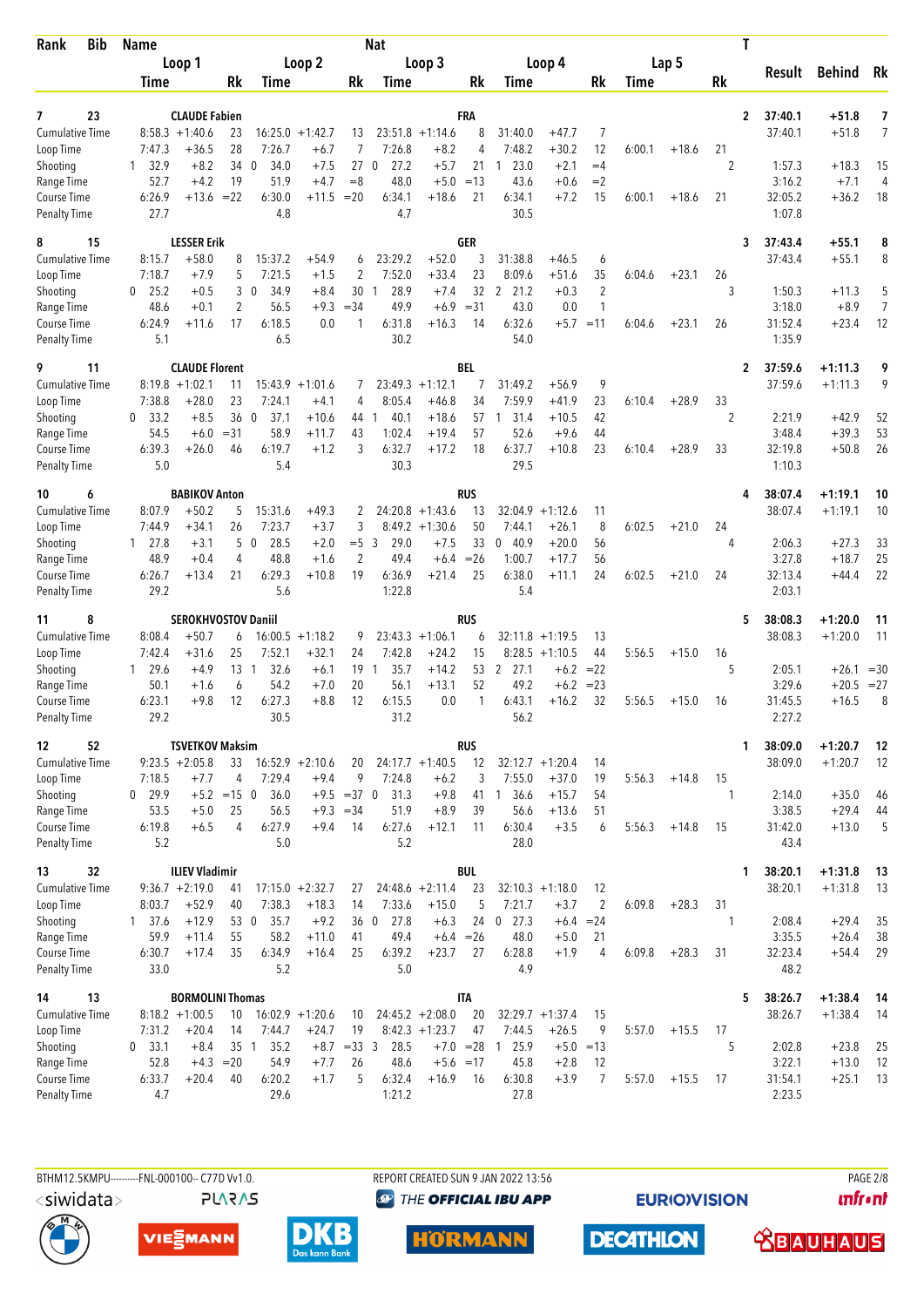| <b>Bib</b><br>Rank                        | <b>Name</b>       |                                        |                 |                                |                               |                   | <b>Nat</b>          |                               |                        |                                |                                        |              |        |         |                | T            |                   |                    |          |
|-------------------------------------------|-------------------|----------------------------------------|-----------------|--------------------------------|-------------------------------|-------------------|---------------------|-------------------------------|------------------------|--------------------------------|----------------------------------------|--------------|--------|---------|----------------|--------------|-------------------|--------------------|----------|
|                                           |                   | Loop 1                                 |                 |                                | Loop 2                        |                   |                     | Loop 3                        |                        |                                | Loop 4                                 |              |        | Lap 5   |                |              | Result            | <b>Behind</b>      | Rk       |
|                                           | Time              |                                        | Rk              | Time                           |                               | Rk                | Time                |                               | Rk                     | Time                           |                                        | Rk           | Time   |         | Rk             |              |                   |                    |          |
| 38<br>15                                  |                   | <b>DOLL Benedikt</b>                   |                 |                                |                               |                   |                     |                               | GER                    |                                |                                        |              |        |         |                | 3            | 38:29.1           | $+1:40.8$          | 15       |
| <b>Cumulative Time</b>                    |                   | $9:03.6 +1:45.9$                       | 26              | 16:52.6                        | $+2:10.3$                     | 19                |                     | $24:43.4 +2:06.2$             | 18                     | 32:35.6                        | $+1:43.3$                              | 17           |        |         |                |              | 38:29.1           | $+1:40.8$          | 15       |
| Loop Time                                 | 7:21.6            | $+10.8$                                | 9               | 7:49.0                         | $+29.0$                       | 22                | 7:50.8              | $+32.2$                       | 21                     | 7:52.2                         | $+34.2$                                | 16           | 5:53.5 | $+12.0$ | 8              |              |                   |                    |          |
| Shooting                                  | 27.4<br>0         | $+2.7$                                 | 4               | 32.0<br>$\mathbf{1}$           | $+5.5$                        | 18                | 31.5<br>1           | $+10.0$                       | $=42$                  | 28.9<br>1                      | $+8.0$                                 | 33           |        |         | 3              |              | 1:59.9            | $+20.9$            | 21       |
| Range Time                                | 48.8<br>6:27.0    | $+0.3$<br>$+13.7$                      | 3<br>24         | 52.1<br>6:25.7                 | $+4.9$<br>$+7.2$              | 11<br>9           | 52.0<br>6:28.3      | $+9.0$<br>$+12.8$             | 40<br>12               | 49.3<br>6:32.2                 | $+6.3$<br>$+5.3$                       | $= 25$<br>10 | 5:53.5 | $+12.0$ | 8              |              | 3:22.2<br>31:46.7 | $+13.1$<br>$+17.7$ | 13<br>9  |
| <b>Course Time</b><br><b>Penalty Time</b> | 5.8               |                                        |                 | 31.2                           |                               |                   | 30.4                |                               |                        | 30.6                           |                                        |              |        |         |                |              | 1:38.1            |                    |          |
| 50<br>16                                  |                   | <b>LEITNER Felix</b>                   |                 |                                |                               |                   |                     |                               | <b>AUT</b>             |                                |                                        |              |        |         |                | $\mathbf{2}$ | 38:31.5           | $+1:43.2$          | 16       |
| <b>Cumulative Time</b>                    |                   | $9:25.7 + 2:08.0$                      | 34              | 16:54.8                        | $+2:12.5$                     | 21                | 24:41.9             | $+2:04.7$                     | 17                     | 32:33.6                        | $+1:41.3$                              | 16           |        |         |                |              | 38:31.5           | $+1:43.2$          | 16       |
| Loop Time                                 | 7:20.7            | $+9.9$                                 | 7               | 7:29.1                         | $+9.1$                        | 8                 | 7:47.1              | $+28.5$                       | 18                     | 7:51.7                         | $+33.7$                                | 14           | 5:57.9 | $+16.4$ | 19             |              |                   |                    |          |
| Shooting<br>Range Time                    | 30.4<br>0<br>53.8 | $+5.7$<br>$+5.3$                       | 19<br>27        | 31.3<br>$\mathbf{0}$<br>54.7   | $+4.8$<br>$+7.5$              | $=14$ 1<br>$= 24$ | 28.8<br>49.9        | $+7.3$<br>$+6.9$              | 31<br>$= 31$           | 28.3<br>$\overline{1}$<br>49.2 | +7.4<br>$+6.2$                         | 28<br>$= 23$ |        |         | $\overline{2}$ |              | 1:58.9<br>3:27.6  | $+19.9$<br>$+18.5$ | 17<br>24 |
| Course Time                               | 6:21.5            | $+8.2$                                 | 8               | 6:28.4                         | $+9.9$                        | 16                | 6:26.6              | $+11.1$                       | 7                      | 6:33.1                         | $+6.2$                                 | 14           | 5:57.9 | $+16.4$ | 19             |              | 31:47.5           | $+18.5$            | 10       |
| <b>Penalty Time</b>                       | 5.3               |                                        |                 | 6.0                            |                               |                   | 30.6                |                               |                        | 29.3                           |                                        |              |        |         |                |              | 1:11.3            |                    |          |
| 2<br>17                                   |                   | <b>JACQUELIN Emilien</b>               |                 |                                |                               |                   |                     |                               | FRA                    |                                |                                        |              |        |         |                |              | 38:31.9           | $+1:43.6$          | 17       |
| <b>Cumulative Time</b><br>Loop Time       | 8:03.0<br>7:56.0  | $+45.3$<br>$+45.2$                     | 4<br>35         | 15:36.6<br>7:33.6              | $+54.3$<br>$+13.6$            | 5<br>12           | 23:10.3<br>7:33.7   | $+33.1$<br>$+15.1$            | $\overline{2}$<br>$=6$ | 32:04.5                        | $+1:12.2$<br>$8:54.2 +1:36.2$          | 10<br>54     | 6:27.4 | $+45.9$ | 48             |              | 38:31.9           | $+1:43.6$          | 17       |
| Shooting                                  | 32.0<br>1         | $+7.3$                                 | $=25$           | $\overline{0}$<br>35.0         | $+8.5$                        | 31                | 22.8<br>$\mathbf 0$ | $+1.3$                        | 2                      | 23.8<br>3                      | $+2.9$                                 | 8            |        |         | 4              |              | 1:53.7            | $+14.7$            | 9        |
| Range Time                                | 54.5              | $+6.0$                                 | $= 31$          | 54.0                           | $+6.8$                        | 19                | 45.8                | $+2.8$                        | 5                      | 44.3                           | $+1.3$                                 | $=4$         |        |         |                |              | 3:18.6            | $+9.5$             | 8        |
| Course Time                               | 6:32.3            | $+19.0$                                | 38              | 6:33.7                         | $+15.2$                       | 23                | 6:37.1              | $+21.6$                       | 26                     | 6:52.3                         | $+25.4$                                | 46           | 6:27.4 | $+45.9$ | 48             |              | 33:02.8           | $+1:33.8$          | 38       |
| <b>Penalty Time</b>                       | 29.1              |                                        |                 | 5.9                            |                               |                   | 10.7                |                               |                        | 1:17.6                         |                                        |              |        |         |                |              | 2:03.5            |                    |          |
| 10<br>18                                  |                   | <b>ANDERSEN Filip Fjeld</b>            |                 |                                |                               |                   |                     |                               | <b>NOR</b>             |                                |                                        |              |        |         |                | 3            | 38:32.4           | $+1:44.1$          | 18       |
| <b>Cumulative Time</b>                    | 8:04.2            | $8:42.2 + 1:24.5$<br>$+53.4$           | 16<br>41        | 7:47.4                         | $16:29.6 + 1:47.3$<br>$+27.4$ | 14<br>21          | 8:02.7              | $24:32.3 +1:55.1$<br>$+44.1$  | 15<br>32               | 32:38.2<br>8:05.9              | $+1:45.9$<br>$+47.9$                   | 19<br>31     | 5:54.2 | $+12.7$ | 10             |              | 38:32.4           | $+1:44.1$          | 18       |
| Loop Time<br>Shooting                     | $1 \quad 32.5$    | $+7.8$                                 | 30 <sub>0</sub> | 36.1                           | $+9.6$                        | 39                | 28.4<br>-1          | $+6.9$                        | 27                     | 33.0<br>-1                     | $+12.1$                                | 50           |        |         | 3              |              | 2:10.2            | $+31.2$            | 42       |
| Range Time                                | 53.3              | $+4.8$                                 | 24              | 56.5                           | $+9.3$                        | $= 34$            | 48.8                | $+5.8$                        | $=20$                  | 52.9                           | $+9.9$                                 | 45           |        |         |                |              | 3:31.5            | $+22.4$            | 33       |
| Course Time                               | 6:41.0            | $+27.7$                                | $=49$           | 6:45.6                         | $+27.1$                       | 43                | 6:42.4              | $+26.9$                       | 35                     | 6:42.2                         | $+15.3$                                | 30           | 5:54.2 | $+12.7$ | 10             |              | 32:45.4           | $+1:16.4$          | 32       |
| <b>Penalty Time</b>                       | 29.8              |                                        |                 | 5.3                            |                               |                   | 31.4                |                               |                        | 30.7                           |                                        |              |        |         |                |              | 1:37.3            |                    |          |
| 47<br>19                                  |                   | <b>DESTHIEUX Simon</b>                 |                 |                                |                               |                   |                     |                               | FRA                    |                                |                                        |              |        |         |                | 2            | 38:34.2           | $+1:45.9$          | 19       |
| Cumulative Time<br>Loop Time              | 7:20.4            | $9:20.4 +2:02.7$<br>$+9.6$             | 31<br>6         | 16:55.3<br>7:34.9              | $+2:13.0$<br>$+14.9$          | 22<br>13          | 25:07.8<br>8:12.5   | $+2:30.6$<br>$+53.9$          | 27<br>40               | 32:41.6<br>7:33.8              | $+1:49.3$<br>$+15.8$                   | 21<br>7      | 5:52.6 | $+11.1$ | 7              |              | 38:34.2           | $+1:45.9$          | 19       |
| Shooting                                  | 29.2<br>0         | $+4.5$                                 | 11 <sub>0</sub> | 37.3                           | $+10.8$                       | 45                | 2<br>29.1           | $+7.6$                        | $=34$                  | 24.2<br>0                      | $+3.3$                                 | 9            |        |         | $\overline{2}$ |              | 2:00.0            | $+21.0$            | 22       |
| Range Time                                | 52.2              | $+3.7$                                 | 16              | 59.6                           | $+12.4$                       | 47                | 49.6                | $+6.6$                        | $= 28$                 | 44.7                           | $+1.7$                                 | $=7$         |        |         |                |              | 3:26.1            | $+17.0$            | 21       |
| <b>Course Time</b>                        | 6:22.6            | $+9.3$                                 | 11              | 6:30.0                         | $+11.5$                       | $=20$             | 6:27.2              | $+11.7$                       | 10                     | 6:44.2                         | $+17.3$                                | $=34$        | 5:52.6 | $+11.1$ | 7              |              | 31:56.6           | $+27.6$            | 16       |
| <b>Penalty Time</b>                       | 5.6               |                                        |                 | 5.3                            |                               |                   | 55.6                |                               |                        | 4.9                            |                                        |              |        |         |                |              | 1:11.5            |                    |          |
| 45<br>20                                  |                   | <b>KHALILI Said Karimulla</b>          |                 |                                |                               |                   |                     |                               | RUS                    |                                |                                        |              |        |         |                | 1            | 38:40.4           | $+1:52.1$          | 20       |
| <b>Cumulative Time</b><br>Loop Time       | 7:34.5            | $9:31.5 +2:13.8$<br>$+23.7$            | 40<br>18        | 7:30.2                         | $17:01.7 +2:19.4$<br>$+10.2$  | 23<br>10          | 7:39.1              | $24:40.8 + 2:03.6$<br>$+20.5$ | 16<br>11               | 7:58.1                         | $32:38.9 +1:46.6$<br>$+40.1$           | 20<br>20     | 6:01.5 | $+20.0$ | 23             |              | 38:40.4           | $+1:52.1$          | 20       |
| Shooting                                  | $0$ 42.1          | $+17.4$                                | 57 0            | 36.4                           |                               | $+9.9 = 40 0$     | 33.2                | $+11.7$                       |                        | 47 1 31.2                      | $+10.3$                                | 40           |        |         | 1              |              | 2:23.0            | $+44.0$            | 54       |
| Range Time                                | 1:04.4            | $+15.9$                                | 57              | 59.4                           | $+12.2 = 45$                  |                   | 52.9                | $+9.9$                        | 43                     | 51.8                           | $+8.8$                                 | 36           |        |         |                |              | 3:48.5            | $+39.4$            | 54       |
| Course Time                               | 6:24.4            | $+11.1$                                | 14              | 6:24.8                         | $+6.3$                        | 8                 | 6:41.0              | $+25.5$                       | 34                     | 6:35.7                         |                                        | $+8.8 = 18$  | 6:01.5 | $+20.0$ | 23             |              | 32:07.4           | $+38.4$            | 19       |
| <b>Penalty Time</b>                       | 5.7               |                                        |                 | 6.0                            |                               |                   | 5.2                 |                               |                        | 30.6                           |                                        |              |        |         |                |              | 47.6              |                    |          |
| 28<br>21                                  |                   | <b>BOE Johannes Thingnes</b>           |                 |                                |                               |                   |                     |                               | <b>NOR</b>             |                                |                                        |              |        |         |                | 5            | 38:49.1           | $+2:00.8$          | 21       |
| Cumulative Time<br>Loop Time              | 7:40.8            | $9:02.8 +1:45.1$<br>$+30.0$            | 24              | $25$ 17:20.1 +2:37.8<br>8:17.3 | $+57.3$                       | 31<br>42          | 7:23.5              | $24:43.6 + 2:06.4$<br>$+4.9$  | 19<br>2                | 8:10.1                         | $32:53.7 + 2:01.4$<br>$+52.1$          | 23<br>36     | 5:55.4 | $+13.9$ | 13             |              | 38:49.1           | $+2:00.8$          | 21       |
| Shooting                                  | 1, 35.9           | $+11.2$                                | 47 2            | 36.4                           | $+9.9$                        | $=40$ 0           | 21.5                | 0.0                           | $\mathbf{1}$           | 2 31.3                         | $+10.4$                                | 41           |        |         | 5              |              | 2:05.2            | $+26.2$            | 32       |
| Range Time                                | 56.2              | $+7.7 = 40$                            |                 | 56.1                           | $+8.9$                        | 33                | 43.0                | 0.0                           | 1                      | 50.2                           | $+7.2$                                 | 30           |        |         |                |              | 3:25.5            | $+16.4$            | 19       |
| Course Time                               | 6:15.3            | $+2.0$                                 | 2               | 6:26.1                         | $+7.6$                        | 10                | 6:35.2              | $+19.7$                       | 24                     | 6:27.0                         | $+0.1$                                 | 2            | 5:55.4 | $+13.9$ | 13             |              | 31:39.0           | $+10.0$            | 4        |
| <b>Penalty Time</b>                       | 29.3              |                                        |                 | 55.1                           |                               |                   | 5.3                 |                               |                        | 52.9                           |                                        |              |        |         |                |              | 2:22.7            |                    |          |
| 4<br>22                                   |                   | <b>KUEHN Johannes</b>                  |                 |                                |                               |                   |                     |                               | <b>GER</b>             |                                |                                        |              |        |         |                | 6            | 38:49.8           | $+2:01.5$          | 22       |
| <b>Cumulative Time</b><br>Loop Time       |                   | $8:38.1 + 1:20.4$<br>$8:19.1 + 1:08.3$ | 13<br>49        | 7:33.5                         | $16:11.6 + 1:29.3$<br>$+13.5$ | 12<br>11          | 8:11.9              | $24:23.5 +1:46.3$<br>$+53.3$  | 14<br>39               |                                | $32:51.0 + 1:58.7$<br>$8:27.5 +1:09.5$ | 22<br>43     | 5:58.8 | $+17.3$ | 20             |              | 38:49.8           | $+2:01.5$          | 22       |
| Shooting                                  | 2 33.6            | $+8.9$                                 |                 | 37 0 39.6                      | $+13.1$                       |                   | 53 2<br>31.5        | $+10.0$                       | $=42$                  | 2 37.9                         | $+17.0$                                | 55           |        |         | 6              |              | 2:22.8            | $+43.8$            | 53       |
| Range Time                                | 55.3              |                                        | $+6.8 = 35$     | 1:00.1                         | $+12.9$                       | 50                | 52.5                | $+9.5$                        | 42                     | 58.7                           | $+15.7$                                | 55           |        |         |                |              | 3:46.6            | $+37.5$            | 51       |
| Course Time                               | 6:28.7            | $+15.4$                                | 29              | 6:27.6                         | $+9.1$                        | 13                | 6:24.4              | $+8.9$                        | 4                      | 6:35.7                         | $+8.8 = 18$                            |              | 5:58.8 | $+17.3$ | 20             |              | 31:55.2           | $+26.2$            | -15      |
| <b>Penalty Time</b>                       | 55.1              |                                        |                 | 5.7                            |                               |                   | 55.0                |                               |                        | 53.1                           |                                        |              |        |         |                |              | 2:49.0            |                    |          |

**PLARAS** 

BTHM12.5KMPU---------FNL-000100-- C77D Vv1.0. REPORT CREATED SUN 9 JAN 2022 13:56 PAGE 3/8 **<sup><sup>3</sup>** THE OFFICIAL IBU APP</sup>

**HORMANN** 

**EURIOVISION** 

*<u><u>Infront</u>*</u>







**DECATHLON** 

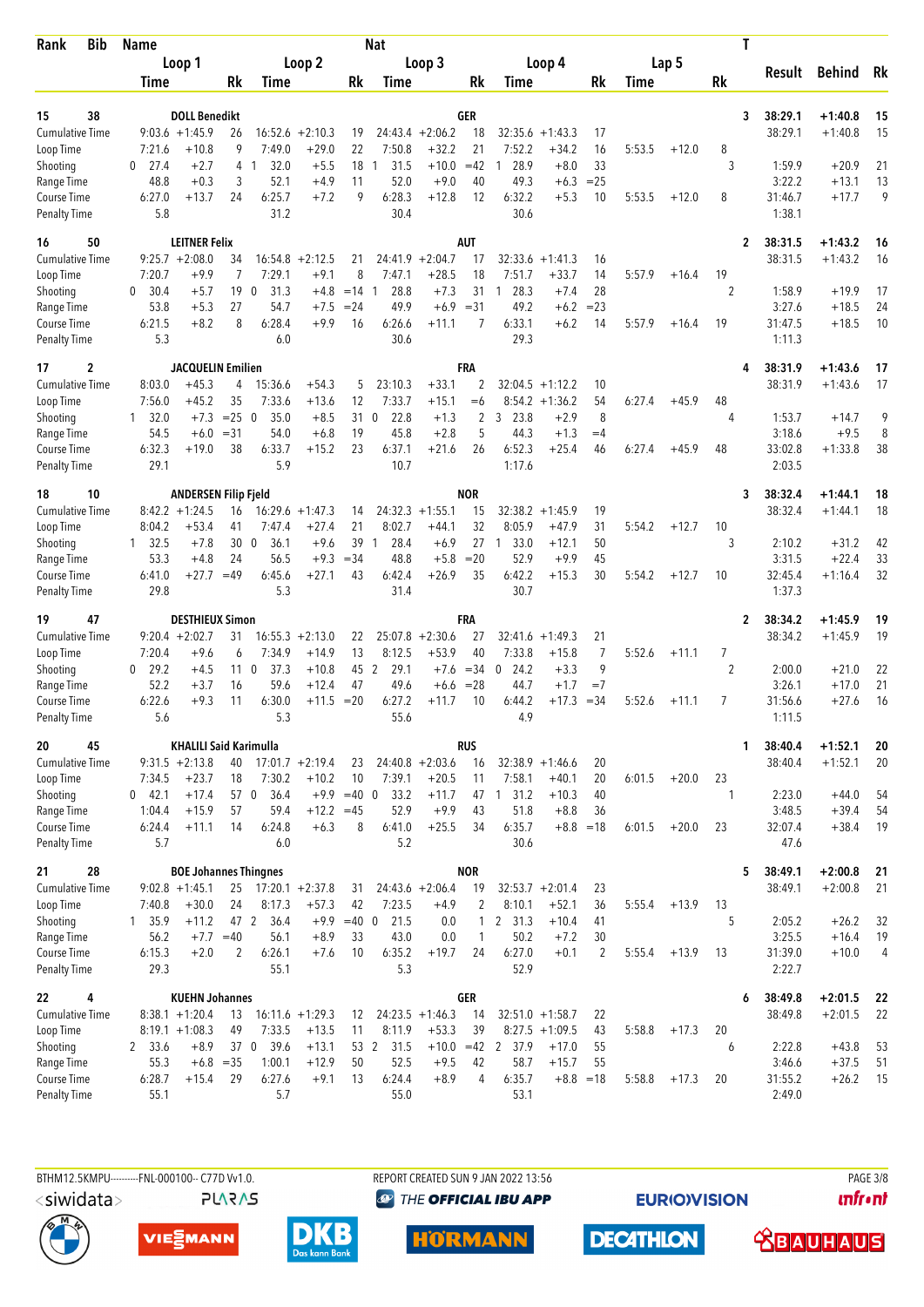| Rank                               | <b>Bib</b> | <b>Name</b>                  |                                            |                      |                        |                              |                     | <b>Nat</b>          |                               |                  |                              |                      |             |        |              |       | Т |                    |                        |          |
|------------------------------------|------------|------------------------------|--------------------------------------------|----------------------|------------------------|------------------------------|---------------------|---------------------|-------------------------------|------------------|------------------------------|----------------------|-------------|--------|--------------|-------|---|--------------------|------------------------|----------|
|                                    |            |                              | Loop 1                                     |                      |                        | Loop 2                       |                     |                     | Loop 3                        |                  |                              | Loop 4               |             |        | Lap 5        |       |   | Result             | Behind Rk              |          |
|                                    |            | Time                         |                                            | Rk                   | Time                   |                              | Rk                  | Time                |                               | Rk               | Time                         |                      | Rk          | Time   |              | Rk    |   |                    |                        |          |
|                                    |            |                              |                                            |                      |                        |                              |                     |                     |                               |                  |                              |                      |             |        |              |       |   |                    |                        |          |
| 23<br><b>Cumulative Time</b>       | 19         |                              | <b>TSYMBAL Bogdan</b><br>$8:42.4 + 1:24.7$ | 17                   |                        | $16:35.5 + 1:53.2$           | 15                  |                     | $24:47.3 + 2:10.1$            | UKR<br>21        | 32:36.8                      | $+1:44.5$            | 18          |        |              |       | 1 | 38:59.3<br>38:59.3 | $+2:11.0$<br>$+2:11.0$ | 23<br>23 |
| Loop Time                          |            | 7:37.4                       | +26.6                                      | 21                   | 7:53.1                 | $+33.1$                      | 26                  | 8:11.8              | $+53.2$                       | 38               | 7:49.5                       | $+31.5$              | 13          | 6:22.5 | $+41.0$      | 45    |   |                    |                        |          |
| Shooting                           |            | 32.6<br>0                    | $+7.9$                                     | $= 31$               | $\mathbf{0}$<br>41.3   | $+14.8$                      | 56                  | 33.6<br>1           | $+12.1$                       | $=49$            | 32.7<br>0                    | $+11.8$              | 48          |        |              |       |   | 2:20.4             | $+41.4$                | 50       |
| Range Time                         |            | 51.3                         | $+2.8$                                     | $=13$                | 1:02.6                 | $+15.4$                      | 55                  | 55.0                | $+12.0$                       | 48               | 52.0                         | $+9.0$               | $= 37$      |        |              |       |   | 3:40.9             | $+31.8$                | 45       |
| Course Time                        |            | 6:41.0                       | $+27.7$                                    | $=49$                | 6:44.8                 | $+26.3$                      | 40                  | 6:44.4              | $+28.9$                       | 39               | 6:51.8                       | $+24.9$              | 44          | 6:22.5 | $+41.0$      | 45    |   | 33:24.5            | $+1:55.5$              | 46       |
| <b>Penalty Time</b>                |            | 5.1                          |                                            |                      | 5.6                    |                              |                     | 32.4                |                               |                  | 5.6                          |                      |             |        |              |       |   | 48.8               |                        |          |
| 24                                 | 25         |                              | <b>BAKKEN Sivert Guttorm</b>               |                      |                        |                              |                     |                     |                               | <b>NOR</b>       |                              |                      |             |        |              |       | 5 | 39:02.6            | $+2:14.3$              | 24       |
| <b>Cumulative Time</b>             |            |                              | $8:33.0 +1:15.3$                           | 12                   |                        | $17:19.6 + 2:37.3$           | 30                  |                     | $25:18.3 + 2:41.1$            | 32               |                              | $33:10.2 +2:17.9$    | 27          |        |              |       |   | 39:02.6            | $+2:14.3$              | 24       |
| Loop Time                          |            | 7:16.0                       | $+5.2$                                     | 2                    |                        | $8:46.6 + 1:26.6$            | 54                  | 7:58.7              | $+40.1$                       | 27               | 7:51.9                       | $+33.9$              | 15          | 5:52.4 | $+10.9$      | $=$ 5 |   |                    |                        |          |
| Shooting<br>Range Time             |            | 29.1<br>$\mathbf{0}$<br>49.8 | $+4.4$<br>$+1.3$                           | 10 <sub>3</sub><br>5 | 34.6<br>54.6           | $+8.1$<br>$+7.4$             | 29<br>$=22$         | 34.0<br>1<br>54.5   | $+12.5$<br>$+11.5$            | $= 51$<br>47     | 26.4<br>$\mathbf{1}$<br>47.1 | $+5.5$<br>$+4.1$     | $=16$<br>16 |        |              | 5     |   | 2:04.3<br>3:26.0   | $+25.3$<br>$+16.9$     | 27<br>20 |
| Course Time                        |            | 6:20.8                       | $+7.5$                                     | 7                    | 6:32.2                 | $+13.7$                      | 22                  | 6:33.6              | $+18.1$                       | 19               | 6:35.3                       | $+8.4$               | 17          | 5:52.4 | $+10.9$      | $=$ 5 |   | 31:54.3            | $+25.3$                | 14       |
| <b>Penalty Time</b>                |            | 5.3                          |                                            |                      | 1:19.7                 |                              |                     | 30.5                |                               |                  | 29.4                         |                      |             |        |              |       |   | 2:25.2             |                        |          |
| 25                                 | 51         |                              | <b>NAWRATH Philipp</b>                     |                      |                        |                              |                     |                     |                               | GER              |                              |                      |             |        |              |       | 3 | 39:03.4            | $+2:15.1$              | 25       |
| <b>Cumulative Time</b>             |            |                              | $9:26.1 + 2:08.4$                          | 35                   | 17:19.1                | $+2:36.8$                    | 29                  | 25:01.5             | $+2:24.3$                     | 26               | 33:02.7                      | $+2:10.4$            | 25          |        |              |       |   | 39:03.4            | $+2:15.1$              | 25       |
| Loop Time                          |            | 7:21.1                       | $+10.3$                                    | 8                    | 7:53.0                 | $+33.0$                      | 25                  | 7:42.4              | $+23.8$                       | 14               | 8:01.2                       | $+43.2$              | 25          | 6:00.7 | $+19.2$      | 22    |   |                    |                        |          |
| Shooting                           |            | 32.1<br>0                    | $+7.4$                                     | $= 28$               | 28.1<br>1              | $+1.6$                       | 4                   | 31.9<br>1           | $+10.4$                       | 44               | 32.8<br>$\mathbf{1}$         | $+11.9$              | 49          |        |              | 3     |   | 2:05.1             | $+26.1$                | $=30$    |
| Range Time                         |            | 55.2                         | $+6.7$                                     | 34                   | 52.5                   | $+5.3$                       | 13                  | 51.2                | $+8.2$                        | 38               | 52.5                         | $+9.5$               | 43          |        |              |       |   | 3:31.4             | $+22.3$                | 32       |
| Course Time<br><b>Penalty Time</b> |            | 6:20.5<br>5.4                | $+7.2$                                     | $=$ 5                | 6:28.5<br>31.9         | $+10.0$                      | 17                  | 6:22.8<br>28.3      | $+7.3$                        | $\overline{c}$   | 6:38.1<br>30.6               | $+11.2$              | 25          | 6:00.7 | $+19.2$      | 22    |   | 31:50.6<br>1:36.3  | $+21.6$                | 11       |
|                                    |            |                              |                                            |                      |                        |                              |                     |                     |                               |                  |                              |                      |             |        |              |       |   |                    |                        |          |
| 26<br><b>Cumulative Time</b>       | 26         |                              | <b>DUDCHENKO Anton</b><br>$8:54.2 +1:36.5$ | 21                   |                        | $17:17.8 + 2:35.5$           | 28                  |                     | $24:54.3 +2:17.1$             | <b>UKR</b><br>24 |                              | $33:02.3 + 2:10.0$   | 24          |        |              |       | 2 | 39:13.8<br>39:13.8 | $+2:25.5$<br>$+2:25.5$ | 26<br>26 |
| Loop Time                          |            | 7:36.2                       | $+25.4$                                    | 20                   |                        | $8:23.6 +1:03.6$             | 45                  | 7:36.5              | $+17.9$                       | 8                | 8:08.0                       | $+50.0$              | 34          | 6:11.5 | $+30.0$      | 35    |   |                    |                        |          |
| Shooting                           |            | 0 32.8                       | $+8.1$                                     | 33                   | 38.2<br>$\overline{1}$ | $+11.7$                      | 48                  | 24.7<br>$\mathbf 0$ | $+3.2$                        | 8                | 28.4<br>1                    | $+7.5$               | 29          |        |              | 2     |   | 2:04.2             | $+25.2$                | 26       |
| Range Time                         |            | 55.8                         | $+7.3$                                     | $= 38$               | 59.8                   | $+12.6$                      | 48                  | 49.9                | $+6.9$                        | $= 31$           | 51.0                         | $+8.0$               | 34          |        |              |       |   | 3:36.5             | $+27.4$                | 40       |
| Course Time                        |            | 6:35.6                       | $+22.3$                                    | 43                   | 6:51.2                 | $+32.7$                      | 49                  | 6:39.5              | $+24.0 = 28$                  |                  | 6:46.3                       | $+19.4$              | 37          | 6:11.5 | $+30.0$      | 35    |   | 33:04.1            | $+1:35.1$              | 39       |
| <b>Penalty Time</b>                |            | 4.8                          |                                            |                      | 32.5                   |                              |                     | 7.1                 |                               |                  | 30.6                         |                      |             |        |              |       |   | 1:15.2             |                        |          |
| 27                                 | 57         |                              | <b>PONSILUOMA Martin</b>                   |                      |                        |                              |                     |                     |                               | <b>SWE</b>       |                              |                      |             |        |              |       | 3 | 39:24.4            | $+2:36.1$              | 27       |
| <b>Cumulative Time</b>             |            | 7:10.8                       | $9:26.8 + 2:09.1$<br>0.0                   | 36<br>1              | 7:53.7                 | $17:20.5 +2:38.2$<br>$+33.7$ | 32<br>27            | 7:48.4              | $25:08.9 + 2:31.7$<br>$+29.8$ | 28<br>20         | 33:09.8<br>8:00.9            | $+2:17.5$<br>$+42.9$ | 26<br>24    |        | $+33.1 = 37$ |       |   | 39:24.4            | $+2:36.1$              | 27       |
| Loop Time<br>Shooting              |            | 29.3<br>0                    | $+4.6$                                     | $12-1$               | 28.8                   | $+2.3$                       | $= 7 \quad 1$       | 24.9                | $+3.4$                        | $=9$             | 26.5<br>1                    | $+5.6$               | $=18$       | 6:14.6 |              | 3     |   | 1:49.5             | $+10.5$                | 4        |
| Range Time                         |            | 52.0                         | $+3.5$                                     | 15                   | 53.3                   | $+6.1$                       | $=15$               | 44.8                | $+1.8$                        | 2                | 47.6                         | $+4.6$               | $=18$       |        |              |       |   | 3:17.7             | $+8.6$                 | 6        |
| Course Time                        |            | 6:13.3                       | 0.0                                        | 1                    | 6:28.2                 | $+9.7$                       | 15                  | 6:34.3              | $+18.8$                       | 22               | 6:43.8                       | $+16.9$              | 33          | 6:14.6 | $+33.1 = 37$ |       |   | 32:14.2            | $+45.2$                | 23       |
| <b>Penalty Time</b>                |            | 5.4                          |                                            |                      | 32.2                   |                              |                     | 29.3                |                               |                  | 29.5                         |                      |             |        |              |       |   | 1:36.5             |                        |          |
| 28                                 | 20         |                              | <b>DOHERTY Sean</b>                        |                      |                        |                              |                     |                     |                               | <b>USA</b>       |                              |                      |             |        |              |       | 4 | 39:38.0            | $+2:49.7$              | 28       |
| Cumulative Time                    |            |                              | $8:39.3 +1:21.6$                           | 14                   |                        | $16:41.5 + 1:59.2$           | 17                  |                     | $24:48.0 + 2:10.8$            | 22               |                              | $33:19.1 + 2:26.8$   | 28          |        |              |       |   | 39:38.0            | $+2:49.7$              | 28       |
| Loop Time                          |            | 7:34.3                       | $+23.5$                                    | 17                   | 8:02.2                 | $+42.2$                      | 32                  | 8:06.5              | $+47.9$                       | 36               |                              | $8:31.1 + 1:13.1$    | 46          | 6:18.9 | $+37.4$      | 40    |   |                    |                        |          |
| Shooting                           |            | $0$ 31.6                     | $+6.9$<br>$+2.5$                           | 24 1<br>$=9$         | 33.0<br>52.2           | $+5.0$                       | $+6.5 = 20$ 1<br>12 | 25.7<br>46.3        | $+4.2$<br>$+3.3$              | 7                | 14 2 26.1<br>44.7            | $+5.2$<br>$+1.7$     | 15<br>$=7$  |        |              | 4     |   | 1:56.5<br>3:14.2   | $+17.5$<br>$+5.1$      | -13<br>3 |
| Range Time<br>Course Time          |            | 51.0<br>6:37.9               | $+24.6$                                    | 45                   | 6:39.8                 | $+21.3 = 33$                 |                     | 6:49.5              | $+34.0$                       | 46               | 6:50.6                       | $+23.7$              | 41          | 6:18.9 | $+37.4$      | 40    |   | 33:16.7            | $+1:47.7$              | 43       |
| <b>Penalty Time</b>                |            | 5.4                          |                                            |                      | 30.1                   |                              |                     | 30.7                |                               |                  | 55.7                         |                      |             |        |              |       |   | 2:02.0             |                        |          |
| 29                                 | 35         |                              | <b>GIACOMEL Tommaso</b>                    |                      |                        |                              |                     |                     |                               | <b>ITA</b>       |                              |                      |             |        |              |       | 5 | 39:46.8            | $+2:58.5$              | 29       |
| <b>Cumulative Time</b>             |            |                              | $9:30.4 +2:12.7$                           | 39                   |                        | $17:32.7 + 2:50.4$           | 36                  |                     | $25:13.8 + 2:36.6$            | 29               |                              | $33:40.9 +2:48.6$    | 30          |        |              |       |   | 39:46.8            | $+2:58.5$              | 29       |
| Loop Time                          |            | 7:54.4                       | $+43.6$                                    | 32                   | 8:02.3                 | $+42.3$                      | 33                  | 7:41.1              | $+22.5$                       | 12               |                              | $8:27.1 +1:09.1$     | 42          | 6:05.9 | $+24.4$      | 29    |   |                    |                        |          |
| Shooting                           |            | $1 \quad 35.3$               | $+10.6 = 44$ 1                             |                      | 35.4                   | $+8.9$                       | 35 <sub>1</sub>     | 23.5                | $+2.0$                        | 3                | 2 30.6                       | $+9.7$               | 38          |        |              | 5     |   | 2:04.9             | $+25.9$                | 29       |
| Range Time                         |            | 55.8                         |                                            | $+7.3 = 38$          | 54.7                   |                              | $+7.5 = 24$         | 45.0                | $+2.0$                        | 3                | 50.9                         | $+7.9$               | 33          |        |              |       |   | 3:26.4             | $+17.3$                | 22       |
| Course Time<br><b>Penalty Time</b> |            | 6:29.1<br>29.5               | $+15.8$                                    | 31                   | 6:38.9<br>28.6         | $+20.4$                      | 30                  | 6:26.7<br>29.4      | $+11.2$                       | $=8$             | 6:39.4<br>56.7               | $+12.5$              | 28          | 6:05.9 | $+24.4$      | 29    |   | 32:20.0<br>2:24.3  | $+51.0 = 27$           |          |
| 30                                 | 37         |                              | <b>SEPPALA Tero</b>                        |                      |                        |                              |                     |                     |                               | <b>FIN</b>       |                              |                      |             |        |              |       | 5 | 39:53.8            | $+3:05.5$              | 30       |
| <b>Cumulative Time</b>             |            |                              | $9:58.3 +2:40.6$                           | 48                   |                        | $18:00.9 + 3:18.6$           | 44                  |                     | $26:00.8 + 3:23.6$            | 40               |                              | $33:59.3 + 3:07.0$   | 35          |        |              |       |   | 39:53.8            | $+3:05.5$              | 30       |
| Loop Time                          |            |                              | $8:17.3 +1:06.5$                           | 47                   | 8:02.6                 | $+42.6$                      | 34                  | 7:59.9              | $+41.3$                       | 29               | 7:58.5                       | $+40.5$              | 21          | 5:54.5 | $+13.0$      | 12    |   |                    |                        |          |
| Shooting                           |            | 2 28.5                       | $+3.8$                                     | 8                    | 30.2<br>$\overline{1}$ | $+3.7$                       | 11 1                | 28.6                | $+7.1$                        | 30               | 1 27.8                       | $+6.9$               | 26          |        |              | 5     |   | 1:55.2             | $+16.2$                | -11      |
| Range Time                         |            | 52.8                         |                                            | $+4.3 = 20$          | 52.9                   | $+5.7$                       | 14                  | 49.0                | $+6.0$                        | 22               | 50.5                         | $+7.5$               | 31          |        |              |       |   | 3:25.2             | $+16.1$                | 18       |
| Course Time                        |            | 6:27.4                       | $+14.1$                                    | 26                   | 6:39.7                 | $+21.2$                      | 32                  | 6:40.9              | $+25.4$                       | 33               | 6:37.5                       | $+10.6$              | 22          | 5:54.5 | $+13.0$      | -12   |   | 32:20.0            | $+51.0 = 27$           |          |
| <b>Penalty Time</b>                |            | 57.1                         |                                            |                      | 30.0                   |                              |                     | 29.9                |                               |                  | 30.5                         |                      |             |        |              |       |   | 2:27.6             |                        |          |

**PLARAS** 

BTHM12.5KMPU---------FNL-000100-- C77D Vv1.0. REPORT CREATED SUN 9 JAN 2022 13:56 PAGE 4/8 **<sup><sup>3</sup>** THE OFFICIAL IBU APP</sup>

**HORMANN** 

**EURIOVISION** 

**DECATHLON** 

*<u><u>Infront</u>*</u>





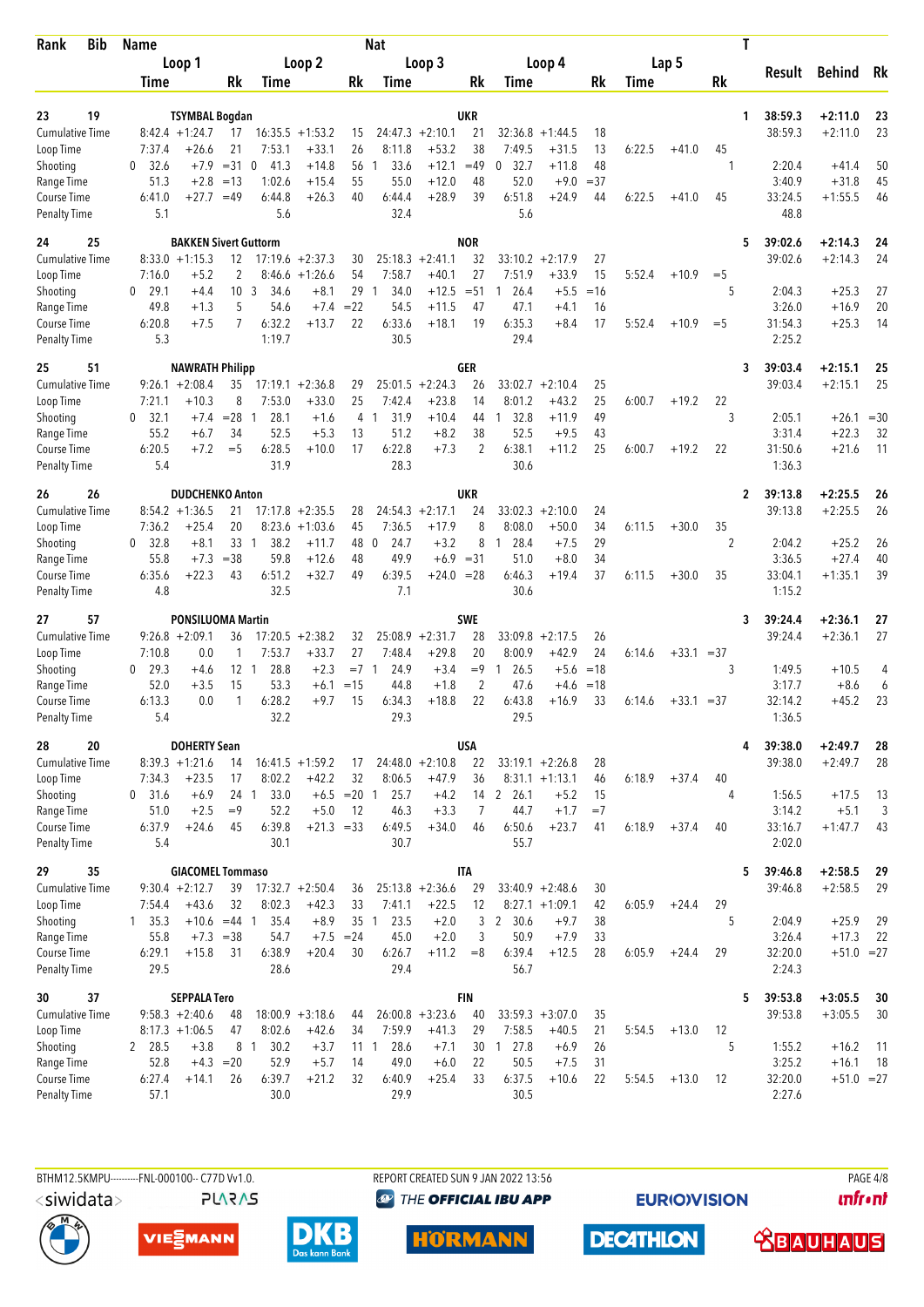| <b>Bib</b><br>Rank                  | <b>Name</b>     |                                         |                 |                                    |                               |               | Nat                         |                                        |              |                      |                                       |                |        |         |         | Τ                       |                    |              |
|-------------------------------------|-----------------|-----------------------------------------|-----------------|------------------------------------|-------------------------------|---------------|-----------------------------|----------------------------------------|--------------|----------------------|---------------------------------------|----------------|--------|---------|---------|-------------------------|--------------------|--------------|
|                                     |                 | Loop 1                                  |                 |                                    | Loop 2                        |               |                             | Loop 3                                 |              |                      | Loop 4                                |                |        | Lap 5   |         | Result                  | Behind             | Rk           |
|                                     | Time            |                                         | Rk              | <b>Time</b>                        |                               | Rk            | Time                        |                                        | Rk           | Time                 |                                       | Rk             | Time   |         | Rk      |                         |                    |              |
| 41<br>31                            |                 | KOBONOKI Tsukasa                        |                 |                                    |                               |               |                             |                                        | <b>JPN</b>   |                      |                                       |                |        |         |         | 39:58.0<br>$\mathbf{2}$ | $+3:09.7$          | 31           |
| <b>Cumulative Time</b>              |                 | $9:23.4 +2:05.7$                        | 32              | 17:35.4                            | $+2:53.1$                     | 38            |                             | $25:26.7 + 2:49.5$                     | 34           |                      | $33:49.3 + 2:57.0$                    | 32             |        |         |         | 39:58.0                 | $+3:09.7$          | 31           |
| Loop Time                           | 7:35.4          | $+24.6$                                 | 19              | 8:12.0                             | $+52.0$                       | 41            | 7:51.3                      | $+32.7$                                | 22           | 8:22.6               | $+1:04.6$                             | 38             | 6:08.7 | $+27.2$ | 30      |                         |                    |              |
| Shooting                            | 30.6<br>0       | $+5.9$                                  | 20              | 30.7<br>-1                         | $+4.2$                        | 12            | $\mathbf{0}$<br>35.9        | $+14.4$                                | 54           | 32.6<br>1            | $+11.7$                               | 47             |        |         | 2       | 2:10.1                  | $+31.1$            | 41           |
| Range Time                          | 53.7            | $+5.2$                                  | 26              | 54.3                               | $+7.1$                        | 21            | 56.6                        | $+13.6$                                | 53           | 56.8                 | $+13.8$                               | 52             |        |         |         | 3:41.4                  | $+32.3$            | 46           |
| Course Time<br><b>Penalty Time</b>  | 6:35.8<br>5.9   | $+22.5$                                 | 44              | 6:47.0<br>30.7                     | $+28.5$                       | 47            | 6:48.7<br>6.0               | $+33.2$                                | 45           | 6:53.8<br>31.9       | $+26.9$                               | 48             | 6:08.7 | $+27.2$ | 30      | 33:14.0<br>1:14.7       | $+1:45.0$          | 41           |
| 32<br>27                            |                 | <b>LAZOUSKI Dzmitry</b>                 |                 |                                    |                               |               |                             |                                        | <b>BLR</b>   |                      |                                       |                |        |         |         | 40:04.5<br>4            | $+3:16.2$          | 32           |
| Cumulative Time                     |                 | $9:17.6 + 1:59.9$                       | 29              |                                    | $18:25.7 + 3:43.4$            | 51            |                             | $26:07.6 + 3:30.4$                     | 43           | 34:01.0              | $+3:08.7$                             | 36             |        |         |         | 40:04.5                 | $+3:16.2$          | 32           |
| Loop Time                           | 7:55.6          | $+44.8$                                 | 34              | 9:08.1                             | $+1:48.1$                     | 57            | 7:41.9                      | $+23.3$                                | 13           | 7:53.4               | $+35.4$                               | 18             | 6:03.5 | $+22.0$ | 25      |                         |                    |              |
| Shooting                            | $1 \quad 37.0$  | $+12.3$                                 | 52 3            | 43.2                               | $+16.7$                       | 58            | 29.6<br>$\mathbf 0$         | $+8.1$                                 | 37           | $\mathbf{0}$<br>26.6 | $+5.7$                                | 20             |        |         | 4       | 2:16.6                  | $+37.6$            | 49           |
| Range Time                          | 57.4            | $+8.9$                                  | 44              | 1:05.4                             | $+18.2$                       | 58            | 50.3                        | $+7.3$                                 | 36           | 50.7                 | $+7.7$<br>$+30.0$                     | 32             |        |         |         | 3:43.8                  | $+34.7$            | 48           |
| Course Time<br><b>Penalty Time</b>  | 6:27.3<br>30.9  | $+14.0$                                 | 25              | 6:34.7<br>1:28.0                   | $+16.2$                       | 24            | 6:46.1<br>5.5               | $+30.6 = 43$                           |              | 6:56.9<br>5.8        |                                       | 51             | 6:03.5 | $+22.0$ | 25      | 32:48.5<br>2:10.3       | $+1:19.5$          | 34           |
| 33<br>46                            |                 | <b>SMOLSKI Anton</b>                    |                 |                                    |                               |               |                             |                                        | <b>BLR</b>   |                      |                                       |                |        |         |         | 40:04.5<br>5            | $+3:16.2$          | 33           |
| <b>Cumulative Time</b>              |                 | $10:18.0 + 3:00.3$                      | 52              | 18:15.2                            | $+3:32.9$                     | 50            | 25:48.9                     | $+3:11.7$                              | 38           | 34:12.1              | $+3:19.8$                             | 39             |        |         |         | 40:04.5                 | $+3:16.2$          | 33           |
| Loop Time                           |                 | $8:20.0 +1:09.2$                        | 50              | 7:57.2                             | $+37.2$                       | 29            | 7:33.7                      | $+15.1$                                | $= 6$        | 8:23.2               | $+1:05.2$                             | 39             | 5:52.4 | $+10.9$ | $=$ 5   |                         |                    |              |
| Shooting<br>Range Time              | 2, 32.0<br>56.2 | $+7.3$<br>$+7.7$                        | $= 25$<br>$=40$ | 28.5<br>-1<br>49.2                 | $+2.0$<br>$+2.0$              | $=$ 5<br>3    | 26.8<br>$\mathbf 0$<br>49.1 | $+5.3$<br>$+6.1$                       | 19<br>$= 23$ | 2 32.1<br>55.1       | $+11.2$<br>$+12.1$                    | 44<br>49       |        |         | 5       | 1:59.4<br>3:29.6        | $+20.4$<br>$+20.5$ | 18<br>$= 27$ |
| <b>Course Time</b>                  | 6:26.4          | $+13.1$                                 | 20              | 6:36.7                             | $+18.2$                       | 27            | 6:39.5                      | $+24.0$                                | $= 28$       | 6:32.6               | $+5.7$                                | $=11$          | 5:52.4 | $+10.9$ | $=$ 5   | 32:07.6                 | $+38.6$            | 20           |
| <b>Penalty Time</b>                 | 57.3            |                                         |                 | 31.3                               |                               |               | 5.1                         |                                        |              | 55.4                 |                                       |                |        |         |         | 2:29.3                  |                    |              |
| 16<br>34                            |                 |                                         |                 | <b>CHRISTIANSEN Vetle Sjaastad</b> |                               |               |                             |                                        | <b>NOR</b>   |                      |                                       |                |        |         |         | 40:05.7<br>6            | $+3:17.4$          | 34           |
| <b>Cumulative Time</b>              |                 | $9:10.5 + 1:52.8$                       | 28              |                                    | $17:44.7 + 3:02.4$            | 40            |                             | $25:42.7 + 3:05.5$                     | 36           |                      | $33:46.6 + 2:54.3$                    | 31             |        |         |         | 40:05.7                 | $+3:17.4$          | 34           |
| Loop Time                           |                 | $8:11.5 + 1:00.7$<br>$+7.9$             | 44<br>$=31$ 2   | 33.6                               | $8:34.2 +1:14.2$<br>$+7.1$    | 48<br>$= 23$  | 7:58.0<br>25.3<br>-1        | $+39.4$<br>$+3.8$                      | 26<br>13     | 8:03.9<br>30.2<br>-1 | $+45.9$<br>$+9.3$                     | 28<br>37       | 6:19.1 | $+37.6$ | 41<br>6 | 2:01.9                  | $+22.9$            | 24           |
| Shooting<br>Range Time              | 2 32.6<br>53.2  | $+4.7$                                  | $= 22$          | 55.9                               | $+8.7$                        | 31            | 48.1                        | $+5.1$                                 | 16           | 53.6                 | $+10.6$                               | 47             |        |         |         | 3:30.8                  | $+21.7$            | 31           |
| Course Time                         | 6:23.5          | $+10.2$                                 | 13              | 6:40.5                             | $+22.0 = 35$                  |               | 6:40.4                      | $+24.9$                                | 31           | 6:39.3               | $+12.4$                               | 27             | 6:19.1 | $+37.6$ | 41      | 32:42.8                 | $+1:13.8$          | 30           |
| <b>Penalty Time</b>                 | 54.7            |                                         |                 | 57.7                               |                               |               | 29.4                        |                                        |              | 31.0                 |                                       |                |        |         |         | 2:53.0                  |                    |              |
| 43<br>35                            |                 | <b>BAUER Klemen</b>                     |                 |                                    |                               |               |                             |                                        | SLO          |                      |                                       |                |        |         |         | 40:06.1<br>4            | $+3:17.8$          | 35           |
| <b>Cumulative Time</b><br>Loop Time | 7:58.1          | $9:49.1 + 2:31.4$<br>$+47.3$            | 43<br>36        | 17:30.0<br>7:40.9                  | $+2:47.7$<br>$+20.9$          | 33<br>15      | 7:47.2                      | $25:17.2 + 2:40.0$<br>$+28.6$          | 31<br>19     | 33:51.3              | $+2:59.0$<br>$8:34.1 +1:16.1$         | 33<br>48       | 6:14.8 | $+33.3$ | 39      | 40:06.1                 | $+3:17.8$          | 35           |
| Shooting                            | $1 \quad 24.7$  | 0.0                                     | $\mathbf{1}$    | $\mathbf 0$<br>26.5                | 0.0                           | $\mathbf{1}$  | 24.6<br>$\mathbf{1}$        | $+3.1$                                 | $7^{\circ}$  | $\mathbf{2}$<br>23.1 | $+2.2$                                | $\overline{7}$ |        |         | 4       | 1:39.0                  | 0.0                | 1            |
| Range Time                          | 53.2            | $+4.7$                                  | $= 22$          | 47.2                               | 0.0                           | 1             | 46.1                        | $+3.1$                                 | 6            | 45.5                 | $+2.5$                                | 11             |        |         |         | 3:12.0                  | $+2.9$             | 2            |
| <b>Course Time</b>                  | 6:31.0          | $+17.7$                                 | 36              | 6:48.3                             | $+29.8$                       | 48            | 6:29.8                      | $+14.3$                                | 13           | 6:50.5               | $+23.6$                               | $=39$          | 6:14.8 | $+33.3$ | 39      | 32:54.4                 | $+1:25.4$          | 36           |
| <b>Penalty Time</b>                 | 33.8            |                                         |                 | 5.3                                |                               |               | 31.3                        |                                        |              | 58.1                 |                                       |                |        |         |         | 2:08.7                  |                    |              |
| 36<br>40                            |                 |                                         |                 | <b>POVARNITSYN Alexander</b>       |                               |               |                             |                                        | <b>RUS</b>   |                      |                                       |                |        |         |         | 40:08.3<br>3            | $+3:20.0$          | 36           |
| <b>Cumulative Time</b>              | 7:58.4          | $9:46.4 + 2:28.7$<br>$+47.6$            | 42<br>37        | 8:19.5                             | $18:05.9 + 3:23.6$<br>$+59.5$ | 45<br>43      | 7:44.5                      | $25:50.4 +3:13.2$                      | 39           | 8:07.1               | $33:57.5 + 3:05.2$<br>$+49.1$         | 34             | 6:10.8 | $+29.3$ | 34      | 40:08.3                 | $+3:20.0$          | 36           |
| Loop Time<br>Shooting               | $1 \quad 28.4$  | $+3.7$                                  | $=6$ 1          | 33.0                               |                               | $+6.5 = 20 0$ | 26.2                        | $+25.9$<br>$+4.7$                      | 16           | 15 1 27.3            | $+6.4$                                | 32<br>$= 24$   |        |         | 3       | 1:55.1                  | $+16.1$            | 10           |
| Range Time                          | 51.1            | $+2.6$                                  | 11              | 55.4                               | $+8.2$                        | $= 28$        | 48.0                        | $+5.0$                                 | $=13$        | 48.7                 | $+5.7$                                | 22             |        |         |         | 3:23.2                  | $+14.1$            | 15           |
| Course Time                         | 6:34.1          | $+20.8$                                 | 41              | 6:52.2                             | $+33.7$                       | 50            | 6:50.9                      | $+35.4$                                | 48           | 6:45.9               | $+19.0$                               | 36             | 6:10.8 | $+29.3$ | 34      | 33:13.9                 | $+1:44.9$          | 40           |
| <b>Penalty Time</b>                 | 33.1            |                                         |                 | 31.9                               |                               |               | 5.5                         |                                        |              | 32.5                 |                                       |                |        |         |         | 1:43.2                  |                    |              |
| 24<br>37                            |                 | <b>SCHOMMER Paul</b>                    |                 |                                    |                               |               |                             |                                        | <b>USA</b>   |                      |                                       |                |        |         |         | 40:09.7<br>3            | $+3:21.4$          | 37           |
| <b>Cumulative Time</b><br>Loop Time | 7:33.9          | $8:49.9 +1:32.2$<br>$+23.1$             | 19<br>16        | 8:00.8                             | $16:50.7 + 2:08.4$<br>$+40.8$ | 18<br>31      | 8:09.3                      | $25:00.0 + 2:22.8$<br>$+50.7$          | 25<br>37     |                      | $33:40.5 +2:48.2$<br>$8:40.5 +1:22.5$ | 29<br>51       | 6:29.2 | $+47.7$ | 50      | 40:09.7                 | $+3:21.4$          | 37           |
| Shooting                            | 0<br>34.0       | $+9.3$                                  | 38 0            | 40.8                               | $+14.3$                       |               | 54 1<br>27.5                | $+6.0$                                 | 23           | 2 29.8               |                                       | $+8.9 = 35$    |        |         | 3       | 2:12.2                  | $+33.2$            | 44           |
| Range Time                          | 54.1            | $+5.6$                                  | 29              | 1:00.5                             | $+13.3$                       | 51            | 47.3                        | $+4.3$                                 | 10           | 51.2                 | $+8.2$                                | 35             |        |         |         | 3:33.1                  | $+24.0 = 34$       |              |
| Course Time                         | 6:34.7          | $+21.4$                                 | 42              | 6:54.9                             | $+36.4$                       | 52            | 6:50.6                      | $+35.1$                                | 47           | 6:51.6               | $+24.7$                               | 43             | 6:29.2 | $+47.7$ | 50      | 33:41.0                 | $+2:12.0$          | 50           |
| <b>Penalty Time</b>                 | 5.1             |                                         |                 | 5.3                                |                               |               | 31.3                        |                                        |              | 57.6                 |                                       |                |        |         |         | 1:39.5                  |                    |              |
| 44<br>38                            |                 | <b>PIDRUCHNYI Dmytro</b>                |                 |                                    |                               |               |                             |                                        | <b>UKR</b>   |                      |                                       |                |        |         |         | 40:18.1<br>6            | $+3:29.8$          | 38           |
| <b>Cumulative Time</b><br>Loop Time |                 | $10:09.6 + 2:51.9$<br>$8:16.6 + 1:05.8$ | 49<br>46        | 7:41.3                             | $17:50.9 + 3:08.6$<br>$+21.3$ | 41<br>16      |                             | $26:36.3 + 3:59.1$<br>$8:45.4 +1:26.8$ | 49<br>48     | 7:47.7               | $34:24.0 + 3:31.7$<br>$+29.7$         | 44             | 5:54.1 | $+12.6$ | 9       | 40:18.1                 | $+3:29.8$          | 38           |
| Shooting                            | 2 28.4          | $+3.7$                                  | $=6$ 0          | 31.7                               |                               | $+5.2 = 16$ 3 | 27.3                        | $+5.8$                                 |              | 22 1 21.7            | $+0.8$                                | 11<br>3        |        |         | 6       | 1:49.3                  | $+10.3$            | 3            |
| Range Time                          | 51.3            |                                         | $+2.8 = 13$     | 53.5                               | $+6.3$                        | 17            | 49.1                        | $+6.1 = 23$                            |              | 45.0                 | $+2.0$                                | 9              |        |         |         | 3:18.9                  | $+9.8$             | 9            |
| Course Time                         | 6:26.9          | $+13.6 = 22$                            |                 | 6:42.1                             | $+23.6$                       | 37            | 6:33.8                      | $+18.3$                                | 20           | 6:32.7               | $+5.8$                                | 13             | 5:54.1 | $+12.6$ | 9       | 32:09.6                 | $+40.6$            | 21           |
| <b>Penalty Time</b>                 | 58.4            |                                         |                 | 5.7                                |                               |               | 1:22.4                      |                                        |              | 29.9                 |                                       |                |        |         |         | 2:56.5                  |                    |              |



**PLARAS** 

BTHM12.5KMPU---------FNL-000100-- C77D Vv1.0. REPORT CREATED SUN 9 JAN 2022 13:56 PAGE 5/8 **<sup><sup>3</sup>** THE OFFICIAL IBU APP</sup>

**EURIOVISION** 

**unfront** 







**DECATHLON HORMANN** 

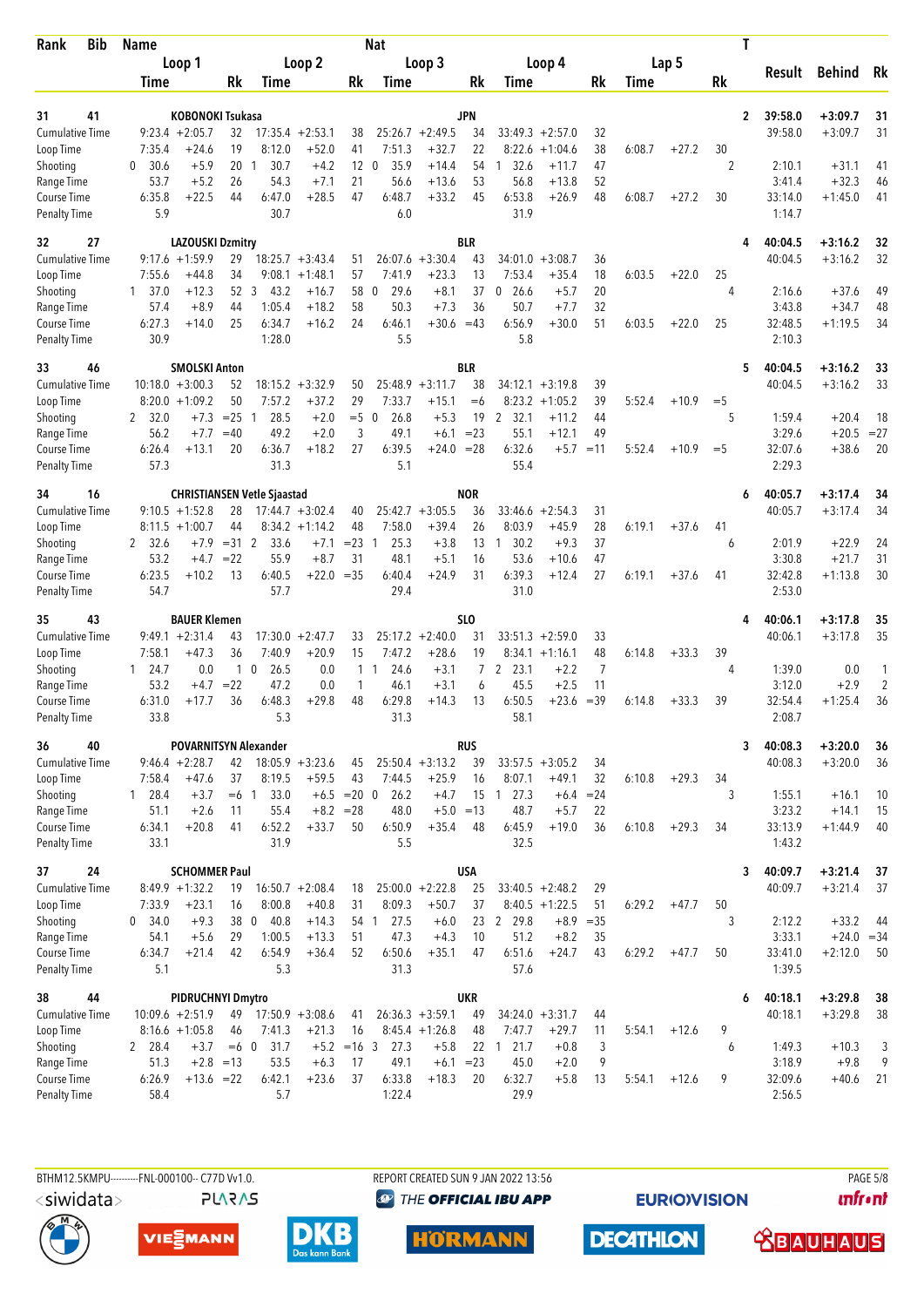| Loop 1<br>Loop 2<br>Loop 3<br>Loop 4<br>Lap 5<br>Result<br>Behind<br>Rk<br>Rk<br>Rk<br>Rk<br>Rk<br>Rk<br>Time<br>Time<br>Time<br>Time<br>Time<br>42<br><b>STVRTECKY Jakub</b><br><b>CZE</b><br>40:18.3<br>$+3:30.0$<br>39<br>39<br>4<br>$+3:24.9$<br><b>Cumulative Time</b><br>$9:50.1 + 2:32.4$<br>17:59.6<br>26:02.1<br>41<br>$34:28.8 + 3:36.5$<br>40:18.3<br>$+3:30.0$<br>39<br>44<br>$+3:17.3$<br>43<br>46<br>39<br>38<br>31<br>7:59.1<br>$+48.3$<br>8:09.5<br>$+49.5$<br>8:02.5<br>$+43.9$<br>8:26.7<br>$+1:08.7$<br>5:49.5<br>$+8.0$<br>Loop Time<br>41<br>4<br>$+12.1$<br>$=50$<br>39.2<br>$+12.7$<br>$= 51$<br>26.3<br>$+4.8$<br>16<br>59.7<br>$+38.8$<br>57<br>2:42.1<br>$+1:03.1$<br>57<br>Shooting<br>36.8<br>1<br>1<br>4<br>$+9.3$<br>1:00.7<br>$+13.5$<br>52<br>48.8<br>$+5.8$<br>$=20$<br>1:23.2<br>$+40.2$<br>57<br>4:10.5<br>57<br>Range Time<br>57.8<br>$=46$<br>$+1:01.4$<br>$+27.5$<br>6:35.7<br>6:29.5<br>$+16.2$<br>32<br>6:37.1<br>$+18.6$<br>28<br>6:43.0<br>37<br>$+8.8$<br>32:14.8<br>$+45.8$<br>24<br>Course Time<br>$=18$<br>5:49.5<br>$+8.0$<br>4<br>31.7<br>27.8<br>31.8<br>30.6<br>2:02.0<br><b>Penalty Time</b><br>LTU<br>31<br><b>STROLIA Vytautas</b><br>40:19.5<br>$+3:31.2$<br>40<br>5<br>40<br>$9:54.0 +2:36.3$<br>17:35.4<br>$+2:53.1$<br>25:29.1<br>$+2:51.9$<br>35<br>40<br>40:19.5<br>$+3:31.2$<br>40<br><b>Cumulative Time</b><br>46<br>37<br>34:14.8 +3:22.5<br>53<br>17<br>7:53.7<br>$+35.1$<br>24<br>$+1:27.7$<br>52<br>$+23.2$<br>27<br>Loop Time<br>8:27.0<br>$+1:16.2$<br>7:41.4<br>$+21.4$<br>8:45.7<br>6:04.7<br>52<br>2 38.3<br>$+13.6$<br>54 0<br>31.3<br>$+4.8$<br>$=14$<br>24.9<br>$+3.4$<br>$=9$<br>2<br>34.7<br>$+13.8$<br>5<br>2:09.3<br>$+30.3$<br>38<br>Shooting<br>$\mathbf{1}$<br>53<br>8<br>57.6<br>59.7<br>53.3<br>$=15$<br>46.9<br>$+3.9$<br>$+14.6$<br>54<br>3:37.5<br>$+28.4$<br>42<br>Range Time<br>$+11.2$<br>$+6.1$<br>6:51.9<br>6:30.2<br>6:42.5<br>38<br>6:34.4<br>$+18.9$<br>23<br>$+25.0$<br>45<br>32:43.7<br>31<br>Course Time<br>$+16.9$<br>34<br>$+24.0$<br>6:04.7<br>$+23.2$<br>27<br>$+1:14.7$<br>57.0<br>5.6<br>32.4<br>56.1<br>2:31.4<br><b>Penalty Time</b><br>29<br><b>BURKHALTER Joscha</b><br>SUI<br>40:27.8<br>$+3:39.5$<br>41<br>5<br>41<br><b>Cumulative Time</b><br>$9:51.5 +2:33.8$<br>45<br>$18:26.2 + 3:43.9$<br>26:03.0<br>$+3:25.8$<br>42<br>34:07.5<br>$+3:15.2$<br>38<br>40:27.8<br>$+3:39.5$<br>41<br>52<br>54<br>9<br>8:34.7<br>$=49$<br>7:36.8<br>$+18.2$<br>8:04.5<br>30<br>6:20.3<br>$+38.8$<br>Loop Time<br>$8:27.5 +1:16.7$<br>$+1:14.7$<br>$+46.5$<br>42<br>$+2.3$<br>2 24.8<br>$+0.1$<br>2 <sub>2</sub><br>28.9<br>$+2.4$<br>9<br>$\mathbf{0}$<br>23.8<br>23.0<br>$+2.1$<br>$=4$<br>5<br>1:40.6<br>2<br>Shooting<br>$=4$<br>$+1.6$<br>$\mathbf{1}$<br>51.7<br>7<br>45.3<br>$+2.3$<br>43.6<br>$+0.6$<br>$=2$<br>3:09.1<br>0.0<br>Range Time<br>48.5<br>0.0<br>1<br>$+4.5$<br>4<br>1<br>6:50.5<br>6:40.8<br>$+27.5$<br>48<br>6:45.5<br>$+27.0$<br>42<br>6:46.1<br>$+30.6 = 43$<br>$+23.6$<br>$=39$<br>6:20.3<br>$+38.8$<br>42<br>33:23.2<br>$+1:54.2$<br>45<br>Course Time<br>57.4<br>5.4<br>58.1<br>30.4<br>2:31.4<br><b>Penalty Time</b><br>33<br><b>WINDISCH Dominik</b><br><b>ITA</b><br>40:31.5<br>42<br>$+3:43.2$<br>42<br>7<br>$9:29.2 +2:11.5$<br>38<br>$17:32.3 + 2:50.0$<br>$26:33.0 + 3:55.8$<br>$34:26.0 + 3:33.7$<br>45<br>40:31.5<br>$+3:43.2$<br>42<br><b>Cumulative Time</b><br>35<br>48<br>35<br>33<br>8:03.1<br>$+43.1$<br>$9:00.7 +1:42.1$<br>52<br>7:53.0<br>$+35.0$<br>17<br>6:05.5<br>28<br>Loop Time<br>7:55.2<br>$+44.4$<br>$+24.0$<br>26 4<br>12<br>1, 36.8<br>$+12.1$<br>$=50$<br>33.8<br>$+7.3$<br>24.2<br>$+2.7$<br>25.2<br>$+4.3$<br>7<br>2:00.1<br>$+21.1$<br>23<br>Shooting<br>1<br>6<br>$\mathbf{1}$<br>47.6<br>57.0<br>$+8.5$<br>43<br>54.6<br>$+7.4$<br>$= 22$<br>47.7<br>$+4.7$<br>11<br>$=18$<br>3:26.9<br>$+17.8$<br>23<br>Range Time<br>$+4.6$<br>6:40.5<br>6:36.5<br>25<br>Course Time<br>6:28.9<br>$+15.6$<br>30<br>$+22.0 = 35$<br>6:26.7<br>$+11.2$<br>$=8$<br>$+9.6$<br>21<br>6:05.5<br>$+24.0$<br>28<br>32:18.1<br>$+49.1$<br>27.9<br>28.8<br><b>Penalty Time</b><br>29.3<br>1:46.3<br>3:12.4<br>17<br><b>ZAHKNA Rene</b><br>EST<br>40:39.3<br>$+3:51.0$<br>43<br>3<br>43<br>40:39.3<br><b>Cumulative Time</b><br>$9:10.1 + 1:52.4$<br>27<br>$+2:24.3$<br>25:23.6<br>$+2:46.4$<br>33<br>34:01.8<br>37<br>$+3:51.0$<br>43<br>17:06.6<br>24<br>$+3:09.5$<br>$+56.3$<br>42<br>7:56.5<br>$+36.5$<br>28<br>8:17.0<br>$+58.4$<br>41<br>$8:38.2 +1:20.2$<br>50<br>6:37.5<br>53<br>Loop Time<br>8:07.1<br>$+56.0$<br>$=18$<br>230<br>27.9<br>$+1.4$<br>3<br>$\overline{1}$<br>26.4<br>$+4.9$<br>26.5<br>$+5.6$<br>3<br>1:52.3<br>$+13.3$<br>6<br>Shooting<br>$1 \quad 31.3$<br>$+6.6$<br>17 1<br>$=9$<br>50.3<br>$+3.1$<br>5<br>50.5<br>$+7.5$<br>37<br>49.4<br>27<br>3:21.2<br>$+12.1$<br>10<br>Range Time<br>51.0<br>$+2.5$<br>$+6.4$<br>7:00.8<br>$+42.3$<br>56<br>6:52.0<br>$+48.2$<br>34:29.4<br>53<br>$+30.7$<br>52<br>$+36.5$<br>50<br>7:15.1<br>57<br>6:37.5<br>53<br>$+3:00.4$<br>Course Time<br>6:44.0<br>$+56.0$<br>32.0<br>5.4<br>34.5<br>33.6<br>1:45.7<br><b>Penalty Time</b><br><b>CZE</b><br>44<br>36<br><b>VACLAVIK Adam</b><br>5<br>40:43.0<br>$+3:54.7$<br>44<br>$10:31.9 + 3:14.2$<br>$18:42.7 + 4:00.4$<br>$26:29.3 + 3:52.1$<br>47<br>$34:31.3 + 3:39.0$<br>40:43.0<br>$+3:54.7$<br><b>Cumulative Time</b><br>55<br>54<br>47<br>44<br>55<br>8:10.8<br>39<br>8:02.0<br>$+44.0$<br>36<br>Loop Time<br>$8:51.9 +1:41.1$<br>$+50.8$<br>7:46.6<br>$+28.0$<br>17<br>27<br>6:11.7<br>$+30.2$<br>$+10.5 = 42$ 1<br>33.6<br>$+7.1$ = 23 0<br>29.5<br>$+8.0$<br>36<br>30.9<br>$+10.0$<br>39<br>5<br>2:09.4<br>$+30.4$<br>39<br>Shooting<br>3, 35.2<br>$\overline{1}$<br>3:37.7<br>58.7<br>$+10.2$<br>55.4<br>$+8.2 = 28$<br>49.6<br>$+6.6 = 28$<br>54.0<br>$+11.0$<br>48<br>$+28.6$<br>43<br>Range Time<br>$=49$<br>6:38.9<br>32:53.9<br>Course Time<br>6:27.9<br>$+14.6$<br>27<br>6:43.5<br>$+25.0$<br>39<br>6:51.9<br>$+36.4$<br>49<br>$+12.0$<br>26<br>6:11.7<br>$+30.2$<br>36<br>$+1:24.9$<br>35<br>1:25.2<br>31.8<br>5.1<br>29.0<br>2:31.3<br><b>Penalty Time</b><br><b>BROWN Jake</b><br><b>USA</b><br>45<br>34<br>5<br>40:43.7<br>$+3:55.4$<br>45<br>40:43.7<br><b>Cumulative Time</b><br>$9:56.8 + 2:39.1$<br>$18:07.8 + 3:25.5$<br>$26:26.1 + 3:48.9$<br>$34:33.6 + 3:41.3$<br>48<br>$+3:55.4$<br>45<br>47<br>46<br>46<br>52<br>8:18.3<br>8:07.5<br>Loop Time<br>$8:22.8 +1:12.0$<br>8:11.0<br>$+51.0$<br>40<br>$+59.7$<br>42<br>$+49.5$<br>$+28.6$<br>32<br>33<br>6:10.1<br>1 29.8<br>5<br>Shooting<br>22 <sub>1</sub><br>37.6<br>$+11.1$<br>46<br>37.8<br>$+16.3$<br>56<br>$+8.9 = 35$<br>2:16.4<br>$+37.4$<br>2, 31.0<br>$+6.3$<br>$\overline{1}$<br>48<br>Range Time<br>54.8<br>33<br>59.2<br>$+12.0$<br>44<br>1:00.4<br>$+17.4$<br>55<br>53.3<br>$+10.3$<br>3:47.7<br>$+38.6$<br>52<br>$+6.3$<br>46<br>6:39.2<br>Course Time<br>6:30.1<br>33<br>$+20.7$<br>31<br>6:45.0<br>$+29.5$<br>6:42.6<br>$+15.7$<br>6:10.1<br>$+28.6$<br>32<br>32:47.0<br>33<br>$+16.8$<br>41<br>31<br>$+1:18.0$<br><b>Penalty Time</b><br>57.9<br>32.5<br>32.9<br>31.6<br>2:35.0<br><b>CZE</b><br>30<br><b>KRCMAR Michal</b><br>46<br>5<br>40:48.4<br>$+4:00.1$<br>46<br><b>Cumulative Time</b><br>$9:02.5 +1:44.8$<br>$18:09.0 + 3:26.7$<br>$26:10.8 + 3:33.6$<br>44<br>$34:21.4 +3:29.1$<br>42<br>40:48.4<br>$+4:00.1$<br>24<br>47<br>46<br>7:37.5<br>$+26.7$<br>22<br>$9:06.5 +1:46.5$<br>56<br>8:01.8<br>$+43.2$<br>8:10.6<br>$+52.6$<br>Loop Time<br>30<br>37<br>6:27.0<br>$+45.5$<br>47<br>0, 38.9<br>55 3<br>36.0<br>$+9.5 = 37$ 1<br>23.8<br>$+2.3$<br>$=4$ 1 25.9<br>$+5.0 = 13$<br>5<br>$+25.8$<br>Shooting<br>$+14.2$<br>2:04.8<br>28<br>3:29.7<br>58.7<br>$+10.2 = 49$<br>56.7<br>$+9.5 = 37$<br>47.1<br>$+4.1$<br>9<br>47.2<br>$+4.2$<br>$+20.6$<br>30<br>Range Time<br>17<br>Course Time<br>6:33.6<br>$+20.3$<br>39<br>6:46.8<br>$+28.3$<br>6:44.3<br>$+28.8$<br>38<br>6:53.0<br>$+26.1$<br>47<br>6:27.0<br>$+45.5$<br>33:24.7<br>$+1:55.7$<br>47<br>46<br>47<br><b>Penalty Time</b><br>5.1<br>1:23.0<br>30.3<br>30.4<br>2:28.9 | <b>Bib</b><br>Rank | <b>Name</b> |  |  | <b>Nat</b> |  |  |  |  | Τ |  |  |
|-------------------------------------------------------------------------------------------------------------------------------------------------------------------------------------------------------------------------------------------------------------------------------------------------------------------------------------------------------------------------------------------------------------------------------------------------------------------------------------------------------------------------------------------------------------------------------------------------------------------------------------------------------------------------------------------------------------------------------------------------------------------------------------------------------------------------------------------------------------------------------------------------------------------------------------------------------------------------------------------------------------------------------------------------------------------------------------------------------------------------------------------------------------------------------------------------------------------------------------------------------------------------------------------------------------------------------------------------------------------------------------------------------------------------------------------------------------------------------------------------------------------------------------------------------------------------------------------------------------------------------------------------------------------------------------------------------------------------------------------------------------------------------------------------------------------------------------------------------------------------------------------------------------------------------------------------------------------------------------------------------------------------------------------------------------------------------------------------------------------------------------------------------------------------------------------------------------------------------------------------------------------------------------------------------------------------------------------------------------------------------------------------------------------------------------------------------------------------------------------------------------------------------------------------------------------------------------------------------------------------------------------------------------------------------------------------------------------------------------------------------------------------------------------------------------------------------------------------------------------------------------------------------------------------------------------------------------------------------------------------------------------------------------------------------------------------------------------------------------------------------------------------------------------------------------------------------------------------------------------------------------------------------------------------------------------------------------------------------------------------------------------------------------------------------------------------------------------------------------------------------------------------------------------------------------------------------------------------------------------------------------------------------------------------------------------------------------------------------------------------------------------------------------------------------------------------------------------------------------------------------------------------------------------------------------------------------------------------------------------------------------------------------------------------------------------------------------------------------------------------------------------------------------------------------------------------------------------------------------------------------------------------------------------------------------------------------------------------------------------------------------------------------------------------------------------------------------------------------------------------------------------------------------------------------------------------------------------------------------------------------------------------------------------------------------------------------------------------------------------------------------------------------------------------------------------------------------------------------------------------------------------------------------------------------------------------------------------------------------------------------------------------------------------------------------------------------------------------------------------------------------------------------------------------------------------------------------------------------------------------------------------------------------------------------------------------------------------------------------------------------------------------------------------------------------------------------------------------------------------------------------------------------------------------------------------------------------------------------------------------------------------------------------------------------------------------------------------------------------------------------------------------------------------------------------------------------------------------------------------------------------------------------------------------------------------------------------------------------------------------------------------------------------------------------------------------------------------------------------------------------------------------------------------------------------------------------------------------------------------------------------------------------------------------------------------------------------------------------------------------------------------------------------------------------------------------------------------------------------------------------------------------------------------------------------------------------------------------------------------------------------------------------------------------------------------------------------------------------------------------------------------------------------------------------------------------------------------------------------------------------------------------------------------------------------------------------------------------------------------------------------------------------------------------------------------------------------------------------------------------------------------------------------------------------------------------------------------------------------------------------------------------------------------------------------------------------------------------------------------------------------------------------------------------------------------------------------------------------------------------------------------------------------------------------------------------------------------------------------------------------------------------------------------------------------------------------------------------------------------------------------------------------------------------------------------------------------------------------------------------------------------------------------------------------------------------------------------------------------------------------------------------------------------------------------------------------------------|--------------------|-------------|--|--|------------|--|--|--|--|---|--|--|
|                                                                                                                                                                                                                                                                                                                                                                                                                                                                                                                                                                                                                                                                                                                                                                                                                                                                                                                                                                                                                                                                                                                                                                                                                                                                                                                                                                                                                                                                                                                                                                                                                                                                                                                                                                                                                                                                                                                                                                                                                                                                                                                                                                                                                                                                                                                                                                                                                                                                                                                                                                                                                                                                                                                                                                                                                                                                                                                                                                                                                                                                                                                                                                                                                                                                                                                                                                                                                                                                                                                                                                                                                                                                                                                                                                                                                                                                                                                                                                                                                                                                                                                                                                                                                                                                                                                                                                                                                                                                                                                                                                                                                                                                                                                                                                                                                                                                                                                                                                                                                                                                                                                                                                                                                                                                                                                                                                                                                                                                                                                                                                                                                                                                                                                                                                                                                                                                                                                                                                                                                                                                                                                                                                                                                                                                                                                                                                                                                                                                                                                                                                                                                                                                                                                                                                                                                                                                                                                                                                                                                                                                                                                                                                                                                                                                                                                                                                                                                                                                                                                                                                                                                                                                                                                                                                                                                                                                                                                                                                                                                                                                                           |                    |             |  |  |            |  |  |  |  |   |  |  |
|                                                                                                                                                                                                                                                                                                                                                                                                                                                                                                                                                                                                                                                                                                                                                                                                                                                                                                                                                                                                                                                                                                                                                                                                                                                                                                                                                                                                                                                                                                                                                                                                                                                                                                                                                                                                                                                                                                                                                                                                                                                                                                                                                                                                                                                                                                                                                                                                                                                                                                                                                                                                                                                                                                                                                                                                                                                                                                                                                                                                                                                                                                                                                                                                                                                                                                                                                                                                                                                                                                                                                                                                                                                                                                                                                                                                                                                                                                                                                                                                                                                                                                                                                                                                                                                                                                                                                                                                                                                                                                                                                                                                                                                                                                                                                                                                                                                                                                                                                                                                                                                                                                                                                                                                                                                                                                                                                                                                                                                                                                                                                                                                                                                                                                                                                                                                                                                                                                                                                                                                                                                                                                                                                                                                                                                                                                                                                                                                                                                                                                                                                                                                                                                                                                                                                                                                                                                                                                                                                                                                                                                                                                                                                                                                                                                                                                                                                                                                                                                                                                                                                                                                                                                                                                                                                                                                                                                                                                                                                                                                                                                                                           |                    |             |  |  |            |  |  |  |  |   |  |  |
|                                                                                                                                                                                                                                                                                                                                                                                                                                                                                                                                                                                                                                                                                                                                                                                                                                                                                                                                                                                                                                                                                                                                                                                                                                                                                                                                                                                                                                                                                                                                                                                                                                                                                                                                                                                                                                                                                                                                                                                                                                                                                                                                                                                                                                                                                                                                                                                                                                                                                                                                                                                                                                                                                                                                                                                                                                                                                                                                                                                                                                                                                                                                                                                                                                                                                                                                                                                                                                                                                                                                                                                                                                                                                                                                                                                                                                                                                                                                                                                                                                                                                                                                                                                                                                                                                                                                                                                                                                                                                                                                                                                                                                                                                                                                                                                                                                                                                                                                                                                                                                                                                                                                                                                                                                                                                                                                                                                                                                                                                                                                                                                                                                                                                                                                                                                                                                                                                                                                                                                                                                                                                                                                                                                                                                                                                                                                                                                                                                                                                                                                                                                                                                                                                                                                                                                                                                                                                                                                                                                                                                                                                                                                                                                                                                                                                                                                                                                                                                                                                                                                                                                                                                                                                                                                                                                                                                                                                                                                                                                                                                                                                           |                    |             |  |  |            |  |  |  |  |   |  |  |
|                                                                                                                                                                                                                                                                                                                                                                                                                                                                                                                                                                                                                                                                                                                                                                                                                                                                                                                                                                                                                                                                                                                                                                                                                                                                                                                                                                                                                                                                                                                                                                                                                                                                                                                                                                                                                                                                                                                                                                                                                                                                                                                                                                                                                                                                                                                                                                                                                                                                                                                                                                                                                                                                                                                                                                                                                                                                                                                                                                                                                                                                                                                                                                                                                                                                                                                                                                                                                                                                                                                                                                                                                                                                                                                                                                                                                                                                                                                                                                                                                                                                                                                                                                                                                                                                                                                                                                                                                                                                                                                                                                                                                                                                                                                                                                                                                                                                                                                                                                                                                                                                                                                                                                                                                                                                                                                                                                                                                                                                                                                                                                                                                                                                                                                                                                                                                                                                                                                                                                                                                                                                                                                                                                                                                                                                                                                                                                                                                                                                                                                                                                                                                                                                                                                                                                                                                                                                                                                                                                                                                                                                                                                                                                                                                                                                                                                                                                                                                                                                                                                                                                                                                                                                                                                                                                                                                                                                                                                                                                                                                                                                                           |                    |             |  |  |            |  |  |  |  |   |  |  |
|                                                                                                                                                                                                                                                                                                                                                                                                                                                                                                                                                                                                                                                                                                                                                                                                                                                                                                                                                                                                                                                                                                                                                                                                                                                                                                                                                                                                                                                                                                                                                                                                                                                                                                                                                                                                                                                                                                                                                                                                                                                                                                                                                                                                                                                                                                                                                                                                                                                                                                                                                                                                                                                                                                                                                                                                                                                                                                                                                                                                                                                                                                                                                                                                                                                                                                                                                                                                                                                                                                                                                                                                                                                                                                                                                                                                                                                                                                                                                                                                                                                                                                                                                                                                                                                                                                                                                                                                                                                                                                                                                                                                                                                                                                                                                                                                                                                                                                                                                                                                                                                                                                                                                                                                                                                                                                                                                                                                                                                                                                                                                                                                                                                                                                                                                                                                                                                                                                                                                                                                                                                                                                                                                                                                                                                                                                                                                                                                                                                                                                                                                                                                                                                                                                                                                                                                                                                                                                                                                                                                                                                                                                                                                                                                                                                                                                                                                                                                                                                                                                                                                                                                                                                                                                                                                                                                                                                                                                                                                                                                                                                                                           |                    |             |  |  |            |  |  |  |  |   |  |  |
|                                                                                                                                                                                                                                                                                                                                                                                                                                                                                                                                                                                                                                                                                                                                                                                                                                                                                                                                                                                                                                                                                                                                                                                                                                                                                                                                                                                                                                                                                                                                                                                                                                                                                                                                                                                                                                                                                                                                                                                                                                                                                                                                                                                                                                                                                                                                                                                                                                                                                                                                                                                                                                                                                                                                                                                                                                                                                                                                                                                                                                                                                                                                                                                                                                                                                                                                                                                                                                                                                                                                                                                                                                                                                                                                                                                                                                                                                                                                                                                                                                                                                                                                                                                                                                                                                                                                                                                                                                                                                                                                                                                                                                                                                                                                                                                                                                                                                                                                                                                                                                                                                                                                                                                                                                                                                                                                                                                                                                                                                                                                                                                                                                                                                                                                                                                                                                                                                                                                                                                                                                                                                                                                                                                                                                                                                                                                                                                                                                                                                                                                                                                                                                                                                                                                                                                                                                                                                                                                                                                                                                                                                                                                                                                                                                                                                                                                                                                                                                                                                                                                                                                                                                                                                                                                                                                                                                                                                                                                                                                                                                                                                           |                    |             |  |  |            |  |  |  |  |   |  |  |
|                                                                                                                                                                                                                                                                                                                                                                                                                                                                                                                                                                                                                                                                                                                                                                                                                                                                                                                                                                                                                                                                                                                                                                                                                                                                                                                                                                                                                                                                                                                                                                                                                                                                                                                                                                                                                                                                                                                                                                                                                                                                                                                                                                                                                                                                                                                                                                                                                                                                                                                                                                                                                                                                                                                                                                                                                                                                                                                                                                                                                                                                                                                                                                                                                                                                                                                                                                                                                                                                                                                                                                                                                                                                                                                                                                                                                                                                                                                                                                                                                                                                                                                                                                                                                                                                                                                                                                                                                                                                                                                                                                                                                                                                                                                                                                                                                                                                                                                                                                                                                                                                                                                                                                                                                                                                                                                                                                                                                                                                                                                                                                                                                                                                                                                                                                                                                                                                                                                                                                                                                                                                                                                                                                                                                                                                                                                                                                                                                                                                                                                                                                                                                                                                                                                                                                                                                                                                                                                                                                                                                                                                                                                                                                                                                                                                                                                                                                                                                                                                                                                                                                                                                                                                                                                                                                                                                                                                                                                                                                                                                                                                                           |                    |             |  |  |            |  |  |  |  |   |  |  |
|                                                                                                                                                                                                                                                                                                                                                                                                                                                                                                                                                                                                                                                                                                                                                                                                                                                                                                                                                                                                                                                                                                                                                                                                                                                                                                                                                                                                                                                                                                                                                                                                                                                                                                                                                                                                                                                                                                                                                                                                                                                                                                                                                                                                                                                                                                                                                                                                                                                                                                                                                                                                                                                                                                                                                                                                                                                                                                                                                                                                                                                                                                                                                                                                                                                                                                                                                                                                                                                                                                                                                                                                                                                                                                                                                                                                                                                                                                                                                                                                                                                                                                                                                                                                                                                                                                                                                                                                                                                                                                                                                                                                                                                                                                                                                                                                                                                                                                                                                                                                                                                                                                                                                                                                                                                                                                                                                                                                                                                                                                                                                                                                                                                                                                                                                                                                                                                                                                                                                                                                                                                                                                                                                                                                                                                                                                                                                                                                                                                                                                                                                                                                                                                                                                                                                                                                                                                                                                                                                                                                                                                                                                                                                                                                                                                                                                                                                                                                                                                                                                                                                                                                                                                                                                                                                                                                                                                                                                                                                                                                                                                                                           |                    |             |  |  |            |  |  |  |  |   |  |  |
|                                                                                                                                                                                                                                                                                                                                                                                                                                                                                                                                                                                                                                                                                                                                                                                                                                                                                                                                                                                                                                                                                                                                                                                                                                                                                                                                                                                                                                                                                                                                                                                                                                                                                                                                                                                                                                                                                                                                                                                                                                                                                                                                                                                                                                                                                                                                                                                                                                                                                                                                                                                                                                                                                                                                                                                                                                                                                                                                                                                                                                                                                                                                                                                                                                                                                                                                                                                                                                                                                                                                                                                                                                                                                                                                                                                                                                                                                                                                                                                                                                                                                                                                                                                                                                                                                                                                                                                                                                                                                                                                                                                                                                                                                                                                                                                                                                                                                                                                                                                                                                                                                                                                                                                                                                                                                                                                                                                                                                                                                                                                                                                                                                                                                                                                                                                                                                                                                                                                                                                                                                                                                                                                                                                                                                                                                                                                                                                                                                                                                                                                                                                                                                                                                                                                                                                                                                                                                                                                                                                                                                                                                                                                                                                                                                                                                                                                                                                                                                                                                                                                                                                                                                                                                                                                                                                                                                                                                                                                                                                                                                                                                           |                    |             |  |  |            |  |  |  |  |   |  |  |
|                                                                                                                                                                                                                                                                                                                                                                                                                                                                                                                                                                                                                                                                                                                                                                                                                                                                                                                                                                                                                                                                                                                                                                                                                                                                                                                                                                                                                                                                                                                                                                                                                                                                                                                                                                                                                                                                                                                                                                                                                                                                                                                                                                                                                                                                                                                                                                                                                                                                                                                                                                                                                                                                                                                                                                                                                                                                                                                                                                                                                                                                                                                                                                                                                                                                                                                                                                                                                                                                                                                                                                                                                                                                                                                                                                                                                                                                                                                                                                                                                                                                                                                                                                                                                                                                                                                                                                                                                                                                                                                                                                                                                                                                                                                                                                                                                                                                                                                                                                                                                                                                                                                                                                                                                                                                                                                                                                                                                                                                                                                                                                                                                                                                                                                                                                                                                                                                                                                                                                                                                                                                                                                                                                                                                                                                                                                                                                                                                                                                                                                                                                                                                                                                                                                                                                                                                                                                                                                                                                                                                                                                                                                                                                                                                                                                                                                                                                                                                                                                                                                                                                                                                                                                                                                                                                                                                                                                                                                                                                                                                                                                                           |                    |             |  |  |            |  |  |  |  |   |  |  |
|                                                                                                                                                                                                                                                                                                                                                                                                                                                                                                                                                                                                                                                                                                                                                                                                                                                                                                                                                                                                                                                                                                                                                                                                                                                                                                                                                                                                                                                                                                                                                                                                                                                                                                                                                                                                                                                                                                                                                                                                                                                                                                                                                                                                                                                                                                                                                                                                                                                                                                                                                                                                                                                                                                                                                                                                                                                                                                                                                                                                                                                                                                                                                                                                                                                                                                                                                                                                                                                                                                                                                                                                                                                                                                                                                                                                                                                                                                                                                                                                                                                                                                                                                                                                                                                                                                                                                                                                                                                                                                                                                                                                                                                                                                                                                                                                                                                                                                                                                                                                                                                                                                                                                                                                                                                                                                                                                                                                                                                                                                                                                                                                                                                                                                                                                                                                                                                                                                                                                                                                                                                                                                                                                                                                                                                                                                                                                                                                                                                                                                                                                                                                                                                                                                                                                                                                                                                                                                                                                                                                                                                                                                                                                                                                                                                                                                                                                                                                                                                                                                                                                                                                                                                                                                                                                                                                                                                                                                                                                                                                                                                                                           |                    |             |  |  |            |  |  |  |  |   |  |  |
|                                                                                                                                                                                                                                                                                                                                                                                                                                                                                                                                                                                                                                                                                                                                                                                                                                                                                                                                                                                                                                                                                                                                                                                                                                                                                                                                                                                                                                                                                                                                                                                                                                                                                                                                                                                                                                                                                                                                                                                                                                                                                                                                                                                                                                                                                                                                                                                                                                                                                                                                                                                                                                                                                                                                                                                                                                                                                                                                                                                                                                                                                                                                                                                                                                                                                                                                                                                                                                                                                                                                                                                                                                                                                                                                                                                                                                                                                                                                                                                                                                                                                                                                                                                                                                                                                                                                                                                                                                                                                                                                                                                                                                                                                                                                                                                                                                                                                                                                                                                                                                                                                                                                                                                                                                                                                                                                                                                                                                                                                                                                                                                                                                                                                                                                                                                                                                                                                                                                                                                                                                                                                                                                                                                                                                                                                                                                                                                                                                                                                                                                                                                                                                                                                                                                                                                                                                                                                                                                                                                                                                                                                                                                                                                                                                                                                                                                                                                                                                                                                                                                                                                                                                                                                                                                                                                                                                                                                                                                                                                                                                                                                           |                    |             |  |  |            |  |  |  |  |   |  |  |
|                                                                                                                                                                                                                                                                                                                                                                                                                                                                                                                                                                                                                                                                                                                                                                                                                                                                                                                                                                                                                                                                                                                                                                                                                                                                                                                                                                                                                                                                                                                                                                                                                                                                                                                                                                                                                                                                                                                                                                                                                                                                                                                                                                                                                                                                                                                                                                                                                                                                                                                                                                                                                                                                                                                                                                                                                                                                                                                                                                                                                                                                                                                                                                                                                                                                                                                                                                                                                                                                                                                                                                                                                                                                                                                                                                                                                                                                                                                                                                                                                                                                                                                                                                                                                                                                                                                                                                                                                                                                                                                                                                                                                                                                                                                                                                                                                                                                                                                                                                                                                                                                                                                                                                                                                                                                                                                                                                                                                                                                                                                                                                                                                                                                                                                                                                                                                                                                                                                                                                                                                                                                                                                                                                                                                                                                                                                                                                                                                                                                                                                                                                                                                                                                                                                                                                                                                                                                                                                                                                                                                                                                                                                                                                                                                                                                                                                                                                                                                                                                                                                                                                                                                                                                                                                                                                                                                                                                                                                                                                                                                                                                                           |                    |             |  |  |            |  |  |  |  |   |  |  |
|                                                                                                                                                                                                                                                                                                                                                                                                                                                                                                                                                                                                                                                                                                                                                                                                                                                                                                                                                                                                                                                                                                                                                                                                                                                                                                                                                                                                                                                                                                                                                                                                                                                                                                                                                                                                                                                                                                                                                                                                                                                                                                                                                                                                                                                                                                                                                                                                                                                                                                                                                                                                                                                                                                                                                                                                                                                                                                                                                                                                                                                                                                                                                                                                                                                                                                                                                                                                                                                                                                                                                                                                                                                                                                                                                                                                                                                                                                                                                                                                                                                                                                                                                                                                                                                                                                                                                                                                                                                                                                                                                                                                                                                                                                                                                                                                                                                                                                                                                                                                                                                                                                                                                                                                                                                                                                                                                                                                                                                                                                                                                                                                                                                                                                                                                                                                                                                                                                                                                                                                                                                                                                                                                                                                                                                                                                                                                                                                                                                                                                                                                                                                                                                                                                                                                                                                                                                                                                                                                                                                                                                                                                                                                                                                                                                                                                                                                                                                                                                                                                                                                                                                                                                                                                                                                                                                                                                                                                                                                                                                                                                                                           |                    |             |  |  |            |  |  |  |  |   |  |  |
|                                                                                                                                                                                                                                                                                                                                                                                                                                                                                                                                                                                                                                                                                                                                                                                                                                                                                                                                                                                                                                                                                                                                                                                                                                                                                                                                                                                                                                                                                                                                                                                                                                                                                                                                                                                                                                                                                                                                                                                                                                                                                                                                                                                                                                                                                                                                                                                                                                                                                                                                                                                                                                                                                                                                                                                                                                                                                                                                                                                                                                                                                                                                                                                                                                                                                                                                                                                                                                                                                                                                                                                                                                                                                                                                                                                                                                                                                                                                                                                                                                                                                                                                                                                                                                                                                                                                                                                                                                                                                                                                                                                                                                                                                                                                                                                                                                                                                                                                                                                                                                                                                                                                                                                                                                                                                                                                                                                                                                                                                                                                                                                                                                                                                                                                                                                                                                                                                                                                                                                                                                                                                                                                                                                                                                                                                                                                                                                                                                                                                                                                                                                                                                                                                                                                                                                                                                                                                                                                                                                                                                                                                                                                                                                                                                                                                                                                                                                                                                                                                                                                                                                                                                                                                                                                                                                                                                                                                                                                                                                                                                                                                           |                    |             |  |  |            |  |  |  |  |   |  |  |
|                                                                                                                                                                                                                                                                                                                                                                                                                                                                                                                                                                                                                                                                                                                                                                                                                                                                                                                                                                                                                                                                                                                                                                                                                                                                                                                                                                                                                                                                                                                                                                                                                                                                                                                                                                                                                                                                                                                                                                                                                                                                                                                                                                                                                                                                                                                                                                                                                                                                                                                                                                                                                                                                                                                                                                                                                                                                                                                                                                                                                                                                                                                                                                                                                                                                                                                                                                                                                                                                                                                                                                                                                                                                                                                                                                                                                                                                                                                                                                                                                                                                                                                                                                                                                                                                                                                                                                                                                                                                                                                                                                                                                                                                                                                                                                                                                                                                                                                                                                                                                                                                                                                                                                                                                                                                                                                                                                                                                                                                                                                                                                                                                                                                                                                                                                                                                                                                                                                                                                                                                                                                                                                                                                                                                                                                                                                                                                                                                                                                                                                                                                                                                                                                                                                                                                                                                                                                                                                                                                                                                                                                                                                                                                                                                                                                                                                                                                                                                                                                                                                                                                                                                                                                                                                                                                                                                                                                                                                                                                                                                                                                                           |                    |             |  |  |            |  |  |  |  |   |  |  |
|                                                                                                                                                                                                                                                                                                                                                                                                                                                                                                                                                                                                                                                                                                                                                                                                                                                                                                                                                                                                                                                                                                                                                                                                                                                                                                                                                                                                                                                                                                                                                                                                                                                                                                                                                                                                                                                                                                                                                                                                                                                                                                                                                                                                                                                                                                                                                                                                                                                                                                                                                                                                                                                                                                                                                                                                                                                                                                                                                                                                                                                                                                                                                                                                                                                                                                                                                                                                                                                                                                                                                                                                                                                                                                                                                                                                                                                                                                                                                                                                                                                                                                                                                                                                                                                                                                                                                                                                                                                                                                                                                                                                                                                                                                                                                                                                                                                                                                                                                                                                                                                                                                                                                                                                                                                                                                                                                                                                                                                                                                                                                                                                                                                                                                                                                                                                                                                                                                                                                                                                                                                                                                                                                                                                                                                                                                                                                                                                                                                                                                                                                                                                                                                                                                                                                                                                                                                                                                                                                                                                                                                                                                                                                                                                                                                                                                                                                                                                                                                                                                                                                                                                                                                                                                                                                                                                                                                                                                                                                                                                                                                                                           |                    |             |  |  |            |  |  |  |  |   |  |  |
|                                                                                                                                                                                                                                                                                                                                                                                                                                                                                                                                                                                                                                                                                                                                                                                                                                                                                                                                                                                                                                                                                                                                                                                                                                                                                                                                                                                                                                                                                                                                                                                                                                                                                                                                                                                                                                                                                                                                                                                                                                                                                                                                                                                                                                                                                                                                                                                                                                                                                                                                                                                                                                                                                                                                                                                                                                                                                                                                                                                                                                                                                                                                                                                                                                                                                                                                                                                                                                                                                                                                                                                                                                                                                                                                                                                                                                                                                                                                                                                                                                                                                                                                                                                                                                                                                                                                                                                                                                                                                                                                                                                                                                                                                                                                                                                                                                                                                                                                                                                                                                                                                                                                                                                                                                                                                                                                                                                                                                                                                                                                                                                                                                                                                                                                                                                                                                                                                                                                                                                                                                                                                                                                                                                                                                                                                                                                                                                                                                                                                                                                                                                                                                                                                                                                                                                                                                                                                                                                                                                                                                                                                                                                                                                                                                                                                                                                                                                                                                                                                                                                                                                                                                                                                                                                                                                                                                                                                                                                                                                                                                                                                           |                    |             |  |  |            |  |  |  |  |   |  |  |
|                                                                                                                                                                                                                                                                                                                                                                                                                                                                                                                                                                                                                                                                                                                                                                                                                                                                                                                                                                                                                                                                                                                                                                                                                                                                                                                                                                                                                                                                                                                                                                                                                                                                                                                                                                                                                                                                                                                                                                                                                                                                                                                                                                                                                                                                                                                                                                                                                                                                                                                                                                                                                                                                                                                                                                                                                                                                                                                                                                                                                                                                                                                                                                                                                                                                                                                                                                                                                                                                                                                                                                                                                                                                                                                                                                                                                                                                                                                                                                                                                                                                                                                                                                                                                                                                                                                                                                                                                                                                                                                                                                                                                                                                                                                                                                                                                                                                                                                                                                                                                                                                                                                                                                                                                                                                                                                                                                                                                                                                                                                                                                                                                                                                                                                                                                                                                                                                                                                                                                                                                                                                                                                                                                                                                                                                                                                                                                                                                                                                                                                                                                                                                                                                                                                                                                                                                                                                                                                                                                                                                                                                                                                                                                                                                                                                                                                                                                                                                                                                                                                                                                                                                                                                                                                                                                                                                                                                                                                                                                                                                                                                                           |                    |             |  |  |            |  |  |  |  |   |  |  |
|                                                                                                                                                                                                                                                                                                                                                                                                                                                                                                                                                                                                                                                                                                                                                                                                                                                                                                                                                                                                                                                                                                                                                                                                                                                                                                                                                                                                                                                                                                                                                                                                                                                                                                                                                                                                                                                                                                                                                                                                                                                                                                                                                                                                                                                                                                                                                                                                                                                                                                                                                                                                                                                                                                                                                                                                                                                                                                                                                                                                                                                                                                                                                                                                                                                                                                                                                                                                                                                                                                                                                                                                                                                                                                                                                                                                                                                                                                                                                                                                                                                                                                                                                                                                                                                                                                                                                                                                                                                                                                                                                                                                                                                                                                                                                                                                                                                                                                                                                                                                                                                                                                                                                                                                                                                                                                                                                                                                                                                                                                                                                                                                                                                                                                                                                                                                                                                                                                                                                                                                                                                                                                                                                                                                                                                                                                                                                                                                                                                                                                                                                                                                                                                                                                                                                                                                                                                                                                                                                                                                                                                                                                                                                                                                                                                                                                                                                                                                                                                                                                                                                                                                                                                                                                                                                                                                                                                                                                                                                                                                                                                                                           |                    |             |  |  |            |  |  |  |  |   |  |  |
|                                                                                                                                                                                                                                                                                                                                                                                                                                                                                                                                                                                                                                                                                                                                                                                                                                                                                                                                                                                                                                                                                                                                                                                                                                                                                                                                                                                                                                                                                                                                                                                                                                                                                                                                                                                                                                                                                                                                                                                                                                                                                                                                                                                                                                                                                                                                                                                                                                                                                                                                                                                                                                                                                                                                                                                                                                                                                                                                                                                                                                                                                                                                                                                                                                                                                                                                                                                                                                                                                                                                                                                                                                                                                                                                                                                                                                                                                                                                                                                                                                                                                                                                                                                                                                                                                                                                                                                                                                                                                                                                                                                                                                                                                                                                                                                                                                                                                                                                                                                                                                                                                                                                                                                                                                                                                                                                                                                                                                                                                                                                                                                                                                                                                                                                                                                                                                                                                                                                                                                                                                                                                                                                                                                                                                                                                                                                                                                                                                                                                                                                                                                                                                                                                                                                                                                                                                                                                                                                                                                                                                                                                                                                                                                                                                                                                                                                                                                                                                                                                                                                                                                                                                                                                                                                                                                                                                                                                                                                                                                                                                                                                           |                    |             |  |  |            |  |  |  |  |   |  |  |
|                                                                                                                                                                                                                                                                                                                                                                                                                                                                                                                                                                                                                                                                                                                                                                                                                                                                                                                                                                                                                                                                                                                                                                                                                                                                                                                                                                                                                                                                                                                                                                                                                                                                                                                                                                                                                                                                                                                                                                                                                                                                                                                                                                                                                                                                                                                                                                                                                                                                                                                                                                                                                                                                                                                                                                                                                                                                                                                                                                                                                                                                                                                                                                                                                                                                                                                                                                                                                                                                                                                                                                                                                                                                                                                                                                                                                                                                                                                                                                                                                                                                                                                                                                                                                                                                                                                                                                                                                                                                                                                                                                                                                                                                                                                                                                                                                                                                                                                                                                                                                                                                                                                                                                                                                                                                                                                                                                                                                                                                                                                                                                                                                                                                                                                                                                                                                                                                                                                                                                                                                                                                                                                                                                                                                                                                                                                                                                                                                                                                                                                                                                                                                                                                                                                                                                                                                                                                                                                                                                                                                                                                                                                                                                                                                                                                                                                                                                                                                                                                                                                                                                                                                                                                                                                                                                                                                                                                                                                                                                                                                                                                                           |                    |             |  |  |            |  |  |  |  |   |  |  |
|                                                                                                                                                                                                                                                                                                                                                                                                                                                                                                                                                                                                                                                                                                                                                                                                                                                                                                                                                                                                                                                                                                                                                                                                                                                                                                                                                                                                                                                                                                                                                                                                                                                                                                                                                                                                                                                                                                                                                                                                                                                                                                                                                                                                                                                                                                                                                                                                                                                                                                                                                                                                                                                                                                                                                                                                                                                                                                                                                                                                                                                                                                                                                                                                                                                                                                                                                                                                                                                                                                                                                                                                                                                                                                                                                                                                                                                                                                                                                                                                                                                                                                                                                                                                                                                                                                                                                                                                                                                                                                                                                                                                                                                                                                                                                                                                                                                                                                                                                                                                                                                                                                                                                                                                                                                                                                                                                                                                                                                                                                                                                                                                                                                                                                                                                                                                                                                                                                                                                                                                                                                                                                                                                                                                                                                                                                                                                                                                                                                                                                                                                                                                                                                                                                                                                                                                                                                                                                                                                                                                                                                                                                                                                                                                                                                                                                                                                                                                                                                                                                                                                                                                                                                                                                                                                                                                                                                                                                                                                                                                                                                                                           |                    |             |  |  |            |  |  |  |  |   |  |  |
|                                                                                                                                                                                                                                                                                                                                                                                                                                                                                                                                                                                                                                                                                                                                                                                                                                                                                                                                                                                                                                                                                                                                                                                                                                                                                                                                                                                                                                                                                                                                                                                                                                                                                                                                                                                                                                                                                                                                                                                                                                                                                                                                                                                                                                                                                                                                                                                                                                                                                                                                                                                                                                                                                                                                                                                                                                                                                                                                                                                                                                                                                                                                                                                                                                                                                                                                                                                                                                                                                                                                                                                                                                                                                                                                                                                                                                                                                                                                                                                                                                                                                                                                                                                                                                                                                                                                                                                                                                                                                                                                                                                                                                                                                                                                                                                                                                                                                                                                                                                                                                                                                                                                                                                                                                                                                                                                                                                                                                                                                                                                                                                                                                                                                                                                                                                                                                                                                                                                                                                                                                                                                                                                                                                                                                                                                                                                                                                                                                                                                                                                                                                                                                                                                                                                                                                                                                                                                                                                                                                                                                                                                                                                                                                                                                                                                                                                                                                                                                                                                                                                                                                                                                                                                                                                                                                                                                                                                                                                                                                                                                                                                           |                    |             |  |  |            |  |  |  |  |   |  |  |
|                                                                                                                                                                                                                                                                                                                                                                                                                                                                                                                                                                                                                                                                                                                                                                                                                                                                                                                                                                                                                                                                                                                                                                                                                                                                                                                                                                                                                                                                                                                                                                                                                                                                                                                                                                                                                                                                                                                                                                                                                                                                                                                                                                                                                                                                                                                                                                                                                                                                                                                                                                                                                                                                                                                                                                                                                                                                                                                                                                                                                                                                                                                                                                                                                                                                                                                                                                                                                                                                                                                                                                                                                                                                                                                                                                                                                                                                                                                                                                                                                                                                                                                                                                                                                                                                                                                                                                                                                                                                                                                                                                                                                                                                                                                                                                                                                                                                                                                                                                                                                                                                                                                                                                                                                                                                                                                                                                                                                                                                                                                                                                                                                                                                                                                                                                                                                                                                                                                                                                                                                                                                                                                                                                                                                                                                                                                                                                                                                                                                                                                                                                                                                                                                                                                                                                                                                                                                                                                                                                                                                                                                                                                                                                                                                                                                                                                                                                                                                                                                                                                                                                                                                                                                                                                                                                                                                                                                                                                                                                                                                                                                                           |                    |             |  |  |            |  |  |  |  |   |  |  |
|                                                                                                                                                                                                                                                                                                                                                                                                                                                                                                                                                                                                                                                                                                                                                                                                                                                                                                                                                                                                                                                                                                                                                                                                                                                                                                                                                                                                                                                                                                                                                                                                                                                                                                                                                                                                                                                                                                                                                                                                                                                                                                                                                                                                                                                                                                                                                                                                                                                                                                                                                                                                                                                                                                                                                                                                                                                                                                                                                                                                                                                                                                                                                                                                                                                                                                                                                                                                                                                                                                                                                                                                                                                                                                                                                                                                                                                                                                                                                                                                                                                                                                                                                                                                                                                                                                                                                                                                                                                                                                                                                                                                                                                                                                                                                                                                                                                                                                                                                                                                                                                                                                                                                                                                                                                                                                                                                                                                                                                                                                                                                                                                                                                                                                                                                                                                                                                                                                                                                                                                                                                                                                                                                                                                                                                                                                                                                                                                                                                                                                                                                                                                                                                                                                                                                                                                                                                                                                                                                                                                                                                                                                                                                                                                                                                                                                                                                                                                                                                                                                                                                                                                                                                                                                                                                                                                                                                                                                                                                                                                                                                                                           |                    |             |  |  |            |  |  |  |  |   |  |  |
|                                                                                                                                                                                                                                                                                                                                                                                                                                                                                                                                                                                                                                                                                                                                                                                                                                                                                                                                                                                                                                                                                                                                                                                                                                                                                                                                                                                                                                                                                                                                                                                                                                                                                                                                                                                                                                                                                                                                                                                                                                                                                                                                                                                                                                                                                                                                                                                                                                                                                                                                                                                                                                                                                                                                                                                                                                                                                                                                                                                                                                                                                                                                                                                                                                                                                                                                                                                                                                                                                                                                                                                                                                                                                                                                                                                                                                                                                                                                                                                                                                                                                                                                                                                                                                                                                                                                                                                                                                                                                                                                                                                                                                                                                                                                                                                                                                                                                                                                                                                                                                                                                                                                                                                                                                                                                                                                                                                                                                                                                                                                                                                                                                                                                                                                                                                                                                                                                                                                                                                                                                                                                                                                                                                                                                                                                                                                                                                                                                                                                                                                                                                                                                                                                                                                                                                                                                                                                                                                                                                                                                                                                                                                                                                                                                                                                                                                                                                                                                                                                                                                                                                                                                                                                                                                                                                                                                                                                                                                                                                                                                                                                           |                    |             |  |  |            |  |  |  |  |   |  |  |
|                                                                                                                                                                                                                                                                                                                                                                                                                                                                                                                                                                                                                                                                                                                                                                                                                                                                                                                                                                                                                                                                                                                                                                                                                                                                                                                                                                                                                                                                                                                                                                                                                                                                                                                                                                                                                                                                                                                                                                                                                                                                                                                                                                                                                                                                                                                                                                                                                                                                                                                                                                                                                                                                                                                                                                                                                                                                                                                                                                                                                                                                                                                                                                                                                                                                                                                                                                                                                                                                                                                                                                                                                                                                                                                                                                                                                                                                                                                                                                                                                                                                                                                                                                                                                                                                                                                                                                                                                                                                                                                                                                                                                                                                                                                                                                                                                                                                                                                                                                                                                                                                                                                                                                                                                                                                                                                                                                                                                                                                                                                                                                                                                                                                                                                                                                                                                                                                                                                                                                                                                                                                                                                                                                                                                                                                                                                                                                                                                                                                                                                                                                                                                                                                                                                                                                                                                                                                                                                                                                                                                                                                                                                                                                                                                                                                                                                                                                                                                                                                                                                                                                                                                                                                                                                                                                                                                                                                                                                                                                                                                                                                                           |                    |             |  |  |            |  |  |  |  |   |  |  |
|                                                                                                                                                                                                                                                                                                                                                                                                                                                                                                                                                                                                                                                                                                                                                                                                                                                                                                                                                                                                                                                                                                                                                                                                                                                                                                                                                                                                                                                                                                                                                                                                                                                                                                                                                                                                                                                                                                                                                                                                                                                                                                                                                                                                                                                                                                                                                                                                                                                                                                                                                                                                                                                                                                                                                                                                                                                                                                                                                                                                                                                                                                                                                                                                                                                                                                                                                                                                                                                                                                                                                                                                                                                                                                                                                                                                                                                                                                                                                                                                                                                                                                                                                                                                                                                                                                                                                                                                                                                                                                                                                                                                                                                                                                                                                                                                                                                                                                                                                                                                                                                                                                                                                                                                                                                                                                                                                                                                                                                                                                                                                                                                                                                                                                                                                                                                                                                                                                                                                                                                                                                                                                                                                                                                                                                                                                                                                                                                                                                                                                                                                                                                                                                                                                                                                                                                                                                                                                                                                                                                                                                                                                                                                                                                                                                                                                                                                                                                                                                                                                                                                                                                                                                                                                                                                                                                                                                                                                                                                                                                                                                                                           |                    |             |  |  |            |  |  |  |  |   |  |  |
|                                                                                                                                                                                                                                                                                                                                                                                                                                                                                                                                                                                                                                                                                                                                                                                                                                                                                                                                                                                                                                                                                                                                                                                                                                                                                                                                                                                                                                                                                                                                                                                                                                                                                                                                                                                                                                                                                                                                                                                                                                                                                                                                                                                                                                                                                                                                                                                                                                                                                                                                                                                                                                                                                                                                                                                                                                                                                                                                                                                                                                                                                                                                                                                                                                                                                                                                                                                                                                                                                                                                                                                                                                                                                                                                                                                                                                                                                                                                                                                                                                                                                                                                                                                                                                                                                                                                                                                                                                                                                                                                                                                                                                                                                                                                                                                                                                                                                                                                                                                                                                                                                                                                                                                                                                                                                                                                                                                                                                                                                                                                                                                                                                                                                                                                                                                                                                                                                                                                                                                                                                                                                                                                                                                                                                                                                                                                                                                                                                                                                                                                                                                                                                                                                                                                                                                                                                                                                                                                                                                                                                                                                                                                                                                                                                                                                                                                                                                                                                                                                                                                                                                                                                                                                                                                                                                                                                                                                                                                                                                                                                                                                           |                    |             |  |  |            |  |  |  |  |   |  |  |
|                                                                                                                                                                                                                                                                                                                                                                                                                                                                                                                                                                                                                                                                                                                                                                                                                                                                                                                                                                                                                                                                                                                                                                                                                                                                                                                                                                                                                                                                                                                                                                                                                                                                                                                                                                                                                                                                                                                                                                                                                                                                                                                                                                                                                                                                                                                                                                                                                                                                                                                                                                                                                                                                                                                                                                                                                                                                                                                                                                                                                                                                                                                                                                                                                                                                                                                                                                                                                                                                                                                                                                                                                                                                                                                                                                                                                                                                                                                                                                                                                                                                                                                                                                                                                                                                                                                                                                                                                                                                                                                                                                                                                                                                                                                                                                                                                                                                                                                                                                                                                                                                                                                                                                                                                                                                                                                                                                                                                                                                                                                                                                                                                                                                                                                                                                                                                                                                                                                                                                                                                                                                                                                                                                                                                                                                                                                                                                                                                                                                                                                                                                                                                                                                                                                                                                                                                                                                                                                                                                                                                                                                                                                                                                                                                                                                                                                                                                                                                                                                                                                                                                                                                                                                                                                                                                                                                                                                                                                                                                                                                                                                                           |                    |             |  |  |            |  |  |  |  |   |  |  |
|                                                                                                                                                                                                                                                                                                                                                                                                                                                                                                                                                                                                                                                                                                                                                                                                                                                                                                                                                                                                                                                                                                                                                                                                                                                                                                                                                                                                                                                                                                                                                                                                                                                                                                                                                                                                                                                                                                                                                                                                                                                                                                                                                                                                                                                                                                                                                                                                                                                                                                                                                                                                                                                                                                                                                                                                                                                                                                                                                                                                                                                                                                                                                                                                                                                                                                                                                                                                                                                                                                                                                                                                                                                                                                                                                                                                                                                                                                                                                                                                                                                                                                                                                                                                                                                                                                                                                                                                                                                                                                                                                                                                                                                                                                                                                                                                                                                                                                                                                                                                                                                                                                                                                                                                                                                                                                                                                                                                                                                                                                                                                                                                                                                                                                                                                                                                                                                                                                                                                                                                                                                                                                                                                                                                                                                                                                                                                                                                                                                                                                                                                                                                                                                                                                                                                                                                                                                                                                                                                                                                                                                                                                                                                                                                                                                                                                                                                                                                                                                                                                                                                                                                                                                                                                                                                                                                                                                                                                                                                                                                                                                                                           |                    |             |  |  |            |  |  |  |  |   |  |  |
|                                                                                                                                                                                                                                                                                                                                                                                                                                                                                                                                                                                                                                                                                                                                                                                                                                                                                                                                                                                                                                                                                                                                                                                                                                                                                                                                                                                                                                                                                                                                                                                                                                                                                                                                                                                                                                                                                                                                                                                                                                                                                                                                                                                                                                                                                                                                                                                                                                                                                                                                                                                                                                                                                                                                                                                                                                                                                                                                                                                                                                                                                                                                                                                                                                                                                                                                                                                                                                                                                                                                                                                                                                                                                                                                                                                                                                                                                                                                                                                                                                                                                                                                                                                                                                                                                                                                                                                                                                                                                                                                                                                                                                                                                                                                                                                                                                                                                                                                                                                                                                                                                                                                                                                                                                                                                                                                                                                                                                                                                                                                                                                                                                                                                                                                                                                                                                                                                                                                                                                                                                                                                                                                                                                                                                                                                                                                                                                                                                                                                                                                                                                                                                                                                                                                                                                                                                                                                                                                                                                                                                                                                                                                                                                                                                                                                                                                                                                                                                                                                                                                                                                                                                                                                                                                                                                                                                                                                                                                                                                                                                                                                           |                    |             |  |  |            |  |  |  |  |   |  |  |
|                                                                                                                                                                                                                                                                                                                                                                                                                                                                                                                                                                                                                                                                                                                                                                                                                                                                                                                                                                                                                                                                                                                                                                                                                                                                                                                                                                                                                                                                                                                                                                                                                                                                                                                                                                                                                                                                                                                                                                                                                                                                                                                                                                                                                                                                                                                                                                                                                                                                                                                                                                                                                                                                                                                                                                                                                                                                                                                                                                                                                                                                                                                                                                                                                                                                                                                                                                                                                                                                                                                                                                                                                                                                                                                                                                                                                                                                                                                                                                                                                                                                                                                                                                                                                                                                                                                                                                                                                                                                                                                                                                                                                                                                                                                                                                                                                                                                                                                                                                                                                                                                                                                                                                                                                                                                                                                                                                                                                                                                                                                                                                                                                                                                                                                                                                                                                                                                                                                                                                                                                                                                                                                                                                                                                                                                                                                                                                                                                                                                                                                                                                                                                                                                                                                                                                                                                                                                                                                                                                                                                                                                                                                                                                                                                                                                                                                                                                                                                                                                                                                                                                                                                                                                                                                                                                                                                                                                                                                                                                                                                                                                                           |                    |             |  |  |            |  |  |  |  |   |  |  |
|                                                                                                                                                                                                                                                                                                                                                                                                                                                                                                                                                                                                                                                                                                                                                                                                                                                                                                                                                                                                                                                                                                                                                                                                                                                                                                                                                                                                                                                                                                                                                                                                                                                                                                                                                                                                                                                                                                                                                                                                                                                                                                                                                                                                                                                                                                                                                                                                                                                                                                                                                                                                                                                                                                                                                                                                                                                                                                                                                                                                                                                                                                                                                                                                                                                                                                                                                                                                                                                                                                                                                                                                                                                                                                                                                                                                                                                                                                                                                                                                                                                                                                                                                                                                                                                                                                                                                                                                                                                                                                                                                                                                                                                                                                                                                                                                                                                                                                                                                                                                                                                                                                                                                                                                                                                                                                                                                                                                                                                                                                                                                                                                                                                                                                                                                                                                                                                                                                                                                                                                                                                                                                                                                                                                                                                                                                                                                                                                                                                                                                                                                                                                                                                                                                                                                                                                                                                                                                                                                                                                                                                                                                                                                                                                                                                                                                                                                                                                                                                                                                                                                                                                                                                                                                                                                                                                                                                                                                                                                                                                                                                                                           |                    |             |  |  |            |  |  |  |  |   |  |  |
|                                                                                                                                                                                                                                                                                                                                                                                                                                                                                                                                                                                                                                                                                                                                                                                                                                                                                                                                                                                                                                                                                                                                                                                                                                                                                                                                                                                                                                                                                                                                                                                                                                                                                                                                                                                                                                                                                                                                                                                                                                                                                                                                                                                                                                                                                                                                                                                                                                                                                                                                                                                                                                                                                                                                                                                                                                                                                                                                                                                                                                                                                                                                                                                                                                                                                                                                                                                                                                                                                                                                                                                                                                                                                                                                                                                                                                                                                                                                                                                                                                                                                                                                                                                                                                                                                                                                                                                                                                                                                                                                                                                                                                                                                                                                                                                                                                                                                                                                                                                                                                                                                                                                                                                                                                                                                                                                                                                                                                                                                                                                                                                                                                                                                                                                                                                                                                                                                                                                                                                                                                                                                                                                                                                                                                                                                                                                                                                                                                                                                                                                                                                                                                                                                                                                                                                                                                                                                                                                                                                                                                                                                                                                                                                                                                                                                                                                                                                                                                                                                                                                                                                                                                                                                                                                                                                                                                                                                                                                                                                                                                                                                           |                    |             |  |  |            |  |  |  |  |   |  |  |
|                                                                                                                                                                                                                                                                                                                                                                                                                                                                                                                                                                                                                                                                                                                                                                                                                                                                                                                                                                                                                                                                                                                                                                                                                                                                                                                                                                                                                                                                                                                                                                                                                                                                                                                                                                                                                                                                                                                                                                                                                                                                                                                                                                                                                                                                                                                                                                                                                                                                                                                                                                                                                                                                                                                                                                                                                                                                                                                                                                                                                                                                                                                                                                                                                                                                                                                                                                                                                                                                                                                                                                                                                                                                                                                                                                                                                                                                                                                                                                                                                                                                                                                                                                                                                                                                                                                                                                                                                                                                                                                                                                                                                                                                                                                                                                                                                                                                                                                                                                                                                                                                                                                                                                                                                                                                                                                                                                                                                                                                                                                                                                                                                                                                                                                                                                                                                                                                                                                                                                                                                                                                                                                                                                                                                                                                                                                                                                                                                                                                                                                                                                                                                                                                                                                                                                                                                                                                                                                                                                                                                                                                                                                                                                                                                                                                                                                                                                                                                                                                                                                                                                                                                                                                                                                                                                                                                                                                                                                                                                                                                                                                                           |                    |             |  |  |            |  |  |  |  |   |  |  |
|                                                                                                                                                                                                                                                                                                                                                                                                                                                                                                                                                                                                                                                                                                                                                                                                                                                                                                                                                                                                                                                                                                                                                                                                                                                                                                                                                                                                                                                                                                                                                                                                                                                                                                                                                                                                                                                                                                                                                                                                                                                                                                                                                                                                                                                                                                                                                                                                                                                                                                                                                                                                                                                                                                                                                                                                                                                                                                                                                                                                                                                                                                                                                                                                                                                                                                                                                                                                                                                                                                                                                                                                                                                                                                                                                                                                                                                                                                                                                                                                                                                                                                                                                                                                                                                                                                                                                                                                                                                                                                                                                                                                                                                                                                                                                                                                                                                                                                                                                                                                                                                                                                                                                                                                                                                                                                                                                                                                                                                                                                                                                                                                                                                                                                                                                                                                                                                                                                                                                                                                                                                                                                                                                                                                                                                                                                                                                                                                                                                                                                                                                                                                                                                                                                                                                                                                                                                                                                                                                                                                                                                                                                                                                                                                                                                                                                                                                                                                                                                                                                                                                                                                                                                                                                                                                                                                                                                                                                                                                                                                                                                                                           |                    |             |  |  |            |  |  |  |  |   |  |  |
|                                                                                                                                                                                                                                                                                                                                                                                                                                                                                                                                                                                                                                                                                                                                                                                                                                                                                                                                                                                                                                                                                                                                                                                                                                                                                                                                                                                                                                                                                                                                                                                                                                                                                                                                                                                                                                                                                                                                                                                                                                                                                                                                                                                                                                                                                                                                                                                                                                                                                                                                                                                                                                                                                                                                                                                                                                                                                                                                                                                                                                                                                                                                                                                                                                                                                                                                                                                                                                                                                                                                                                                                                                                                                                                                                                                                                                                                                                                                                                                                                                                                                                                                                                                                                                                                                                                                                                                                                                                                                                                                                                                                                                                                                                                                                                                                                                                                                                                                                                                                                                                                                                                                                                                                                                                                                                                                                                                                                                                                                                                                                                                                                                                                                                                                                                                                                                                                                                                                                                                                                                                                                                                                                                                                                                                                                                                                                                                                                                                                                                                                                                                                                                                                                                                                                                                                                                                                                                                                                                                                                                                                                                                                                                                                                                                                                                                                                                                                                                                                                                                                                                                                                                                                                                                                                                                                                                                                                                                                                                                                                                                                                           |                    |             |  |  |            |  |  |  |  |   |  |  |
|                                                                                                                                                                                                                                                                                                                                                                                                                                                                                                                                                                                                                                                                                                                                                                                                                                                                                                                                                                                                                                                                                                                                                                                                                                                                                                                                                                                                                                                                                                                                                                                                                                                                                                                                                                                                                                                                                                                                                                                                                                                                                                                                                                                                                                                                                                                                                                                                                                                                                                                                                                                                                                                                                                                                                                                                                                                                                                                                                                                                                                                                                                                                                                                                                                                                                                                                                                                                                                                                                                                                                                                                                                                                                                                                                                                                                                                                                                                                                                                                                                                                                                                                                                                                                                                                                                                                                                                                                                                                                                                                                                                                                                                                                                                                                                                                                                                                                                                                                                                                                                                                                                                                                                                                                                                                                                                                                                                                                                                                                                                                                                                                                                                                                                                                                                                                                                                                                                                                                                                                                                                                                                                                                                                                                                                                                                                                                                                                                                                                                                                                                                                                                                                                                                                                                                                                                                                                                                                                                                                                                                                                                                                                                                                                                                                                                                                                                                                                                                                                                                                                                                                                                                                                                                                                                                                                                                                                                                                                                                                                                                                                                           |                    |             |  |  |            |  |  |  |  |   |  |  |
|                                                                                                                                                                                                                                                                                                                                                                                                                                                                                                                                                                                                                                                                                                                                                                                                                                                                                                                                                                                                                                                                                                                                                                                                                                                                                                                                                                                                                                                                                                                                                                                                                                                                                                                                                                                                                                                                                                                                                                                                                                                                                                                                                                                                                                                                                                                                                                                                                                                                                                                                                                                                                                                                                                                                                                                                                                                                                                                                                                                                                                                                                                                                                                                                                                                                                                                                                                                                                                                                                                                                                                                                                                                                                                                                                                                                                                                                                                                                                                                                                                                                                                                                                                                                                                                                                                                                                                                                                                                                                                                                                                                                                                                                                                                                                                                                                                                                                                                                                                                                                                                                                                                                                                                                                                                                                                                                                                                                                                                                                                                                                                                                                                                                                                                                                                                                                                                                                                                                                                                                                                                                                                                                                                                                                                                                                                                                                                                                                                                                                                                                                                                                                                                                                                                                                                                                                                                                                                                                                                                                                                                                                                                                                                                                                                                                                                                                                                                                                                                                                                                                                                                                                                                                                                                                                                                                                                                                                                                                                                                                                                                                                           |                    |             |  |  |            |  |  |  |  |   |  |  |
|                                                                                                                                                                                                                                                                                                                                                                                                                                                                                                                                                                                                                                                                                                                                                                                                                                                                                                                                                                                                                                                                                                                                                                                                                                                                                                                                                                                                                                                                                                                                                                                                                                                                                                                                                                                                                                                                                                                                                                                                                                                                                                                                                                                                                                                                                                                                                                                                                                                                                                                                                                                                                                                                                                                                                                                                                                                                                                                                                                                                                                                                                                                                                                                                                                                                                                                                                                                                                                                                                                                                                                                                                                                                                                                                                                                                                                                                                                                                                                                                                                                                                                                                                                                                                                                                                                                                                                                                                                                                                                                                                                                                                                                                                                                                                                                                                                                                                                                                                                                                                                                                                                                                                                                                                                                                                                                                                                                                                                                                                                                                                                                                                                                                                                                                                                                                                                                                                                                                                                                                                                                                                                                                                                                                                                                                                                                                                                                                                                                                                                                                                                                                                                                                                                                                                                                                                                                                                                                                                                                                                                                                                                                                                                                                                                                                                                                                                                                                                                                                                                                                                                                                                                                                                                                                                                                                                                                                                                                                                                                                                                                                                           |                    |             |  |  |            |  |  |  |  |   |  |  |
|                                                                                                                                                                                                                                                                                                                                                                                                                                                                                                                                                                                                                                                                                                                                                                                                                                                                                                                                                                                                                                                                                                                                                                                                                                                                                                                                                                                                                                                                                                                                                                                                                                                                                                                                                                                                                                                                                                                                                                                                                                                                                                                                                                                                                                                                                                                                                                                                                                                                                                                                                                                                                                                                                                                                                                                                                                                                                                                                                                                                                                                                                                                                                                                                                                                                                                                                                                                                                                                                                                                                                                                                                                                                                                                                                                                                                                                                                                                                                                                                                                                                                                                                                                                                                                                                                                                                                                                                                                                                                                                                                                                                                                                                                                                                                                                                                                                                                                                                                                                                                                                                                                                                                                                                                                                                                                                                                                                                                                                                                                                                                                                                                                                                                                                                                                                                                                                                                                                                                                                                                                                                                                                                                                                                                                                                                                                                                                                                                                                                                                                                                                                                                                                                                                                                                                                                                                                                                                                                                                                                                                                                                                                                                                                                                                                                                                                                                                                                                                                                                                                                                                                                                                                                                                                                                                                                                                                                                                                                                                                                                                                                                           |                    |             |  |  |            |  |  |  |  |   |  |  |
|                                                                                                                                                                                                                                                                                                                                                                                                                                                                                                                                                                                                                                                                                                                                                                                                                                                                                                                                                                                                                                                                                                                                                                                                                                                                                                                                                                                                                                                                                                                                                                                                                                                                                                                                                                                                                                                                                                                                                                                                                                                                                                                                                                                                                                                                                                                                                                                                                                                                                                                                                                                                                                                                                                                                                                                                                                                                                                                                                                                                                                                                                                                                                                                                                                                                                                                                                                                                                                                                                                                                                                                                                                                                                                                                                                                                                                                                                                                                                                                                                                                                                                                                                                                                                                                                                                                                                                                                                                                                                                                                                                                                                                                                                                                                                                                                                                                                                                                                                                                                                                                                                                                                                                                                                                                                                                                                                                                                                                                                                                                                                                                                                                                                                                                                                                                                                                                                                                                                                                                                                                                                                                                                                                                                                                                                                                                                                                                                                                                                                                                                                                                                                                                                                                                                                                                                                                                                                                                                                                                                                                                                                                                                                                                                                                                                                                                                                                                                                                                                                                                                                                                                                                                                                                                                                                                                                                                                                                                                                                                                                                                                                           |                    |             |  |  |            |  |  |  |  |   |  |  |
|                                                                                                                                                                                                                                                                                                                                                                                                                                                                                                                                                                                                                                                                                                                                                                                                                                                                                                                                                                                                                                                                                                                                                                                                                                                                                                                                                                                                                                                                                                                                                                                                                                                                                                                                                                                                                                                                                                                                                                                                                                                                                                                                                                                                                                                                                                                                                                                                                                                                                                                                                                                                                                                                                                                                                                                                                                                                                                                                                                                                                                                                                                                                                                                                                                                                                                                                                                                                                                                                                                                                                                                                                                                                                                                                                                                                                                                                                                                                                                                                                                                                                                                                                                                                                                                                                                                                                                                                                                                                                                                                                                                                                                                                                                                                                                                                                                                                                                                                                                                                                                                                                                                                                                                                                                                                                                                                                                                                                                                                                                                                                                                                                                                                                                                                                                                                                                                                                                                                                                                                                                                                                                                                                                                                                                                                                                                                                                                                                                                                                                                                                                                                                                                                                                                                                                                                                                                                                                                                                                                                                                                                                                                                                                                                                                                                                                                                                                                                                                                                                                                                                                                                                                                                                                                                                                                                                                                                                                                                                                                                                                                                                           |                    |             |  |  |            |  |  |  |  |   |  |  |
|                                                                                                                                                                                                                                                                                                                                                                                                                                                                                                                                                                                                                                                                                                                                                                                                                                                                                                                                                                                                                                                                                                                                                                                                                                                                                                                                                                                                                                                                                                                                                                                                                                                                                                                                                                                                                                                                                                                                                                                                                                                                                                                                                                                                                                                                                                                                                                                                                                                                                                                                                                                                                                                                                                                                                                                                                                                                                                                                                                                                                                                                                                                                                                                                                                                                                                                                                                                                                                                                                                                                                                                                                                                                                                                                                                                                                                                                                                                                                                                                                                                                                                                                                                                                                                                                                                                                                                                                                                                                                                                                                                                                                                                                                                                                                                                                                                                                                                                                                                                                                                                                                                                                                                                                                                                                                                                                                                                                                                                                                                                                                                                                                                                                                                                                                                                                                                                                                                                                                                                                                                                                                                                                                                                                                                                                                                                                                                                                                                                                                                                                                                                                                                                                                                                                                                                                                                                                                                                                                                                                                                                                                                                                                                                                                                                                                                                                                                                                                                                                                                                                                                                                                                                                                                                                                                                                                                                                                                                                                                                                                                                                                           |                    |             |  |  |            |  |  |  |  |   |  |  |
|                                                                                                                                                                                                                                                                                                                                                                                                                                                                                                                                                                                                                                                                                                                                                                                                                                                                                                                                                                                                                                                                                                                                                                                                                                                                                                                                                                                                                                                                                                                                                                                                                                                                                                                                                                                                                                                                                                                                                                                                                                                                                                                                                                                                                                                                                                                                                                                                                                                                                                                                                                                                                                                                                                                                                                                                                                                                                                                                                                                                                                                                                                                                                                                                                                                                                                                                                                                                                                                                                                                                                                                                                                                                                                                                                                                                                                                                                                                                                                                                                                                                                                                                                                                                                                                                                                                                                                                                                                                                                                                                                                                                                                                                                                                                                                                                                                                                                                                                                                                                                                                                                                                                                                                                                                                                                                                                                                                                                                                                                                                                                                                                                                                                                                                                                                                                                                                                                                                                                                                                                                                                                                                                                                                                                                                                                                                                                                                                                                                                                                                                                                                                                                                                                                                                                                                                                                                                                                                                                                                                                                                                                                                                                                                                                                                                                                                                                                                                                                                                                                                                                                                                                                                                                                                                                                                                                                                                                                                                                                                                                                                                                           |                    |             |  |  |            |  |  |  |  |   |  |  |
|                                                                                                                                                                                                                                                                                                                                                                                                                                                                                                                                                                                                                                                                                                                                                                                                                                                                                                                                                                                                                                                                                                                                                                                                                                                                                                                                                                                                                                                                                                                                                                                                                                                                                                                                                                                                                                                                                                                                                                                                                                                                                                                                                                                                                                                                                                                                                                                                                                                                                                                                                                                                                                                                                                                                                                                                                                                                                                                                                                                                                                                                                                                                                                                                                                                                                                                                                                                                                                                                                                                                                                                                                                                                                                                                                                                                                                                                                                                                                                                                                                                                                                                                                                                                                                                                                                                                                                                                                                                                                                                                                                                                                                                                                                                                                                                                                                                                                                                                                                                                                                                                                                                                                                                                                                                                                                                                                                                                                                                                                                                                                                                                                                                                                                                                                                                                                                                                                                                                                                                                                                                                                                                                                                                                                                                                                                                                                                                                                                                                                                                                                                                                                                                                                                                                                                                                                                                                                                                                                                                                                                                                                                                                                                                                                                                                                                                                                                                                                                                                                                                                                                                                                                                                                                                                                                                                                                                                                                                                                                                                                                                                                           |                    |             |  |  |            |  |  |  |  |   |  |  |
|                                                                                                                                                                                                                                                                                                                                                                                                                                                                                                                                                                                                                                                                                                                                                                                                                                                                                                                                                                                                                                                                                                                                                                                                                                                                                                                                                                                                                                                                                                                                                                                                                                                                                                                                                                                                                                                                                                                                                                                                                                                                                                                                                                                                                                                                                                                                                                                                                                                                                                                                                                                                                                                                                                                                                                                                                                                                                                                                                                                                                                                                                                                                                                                                                                                                                                                                                                                                                                                                                                                                                                                                                                                                                                                                                                                                                                                                                                                                                                                                                                                                                                                                                                                                                                                                                                                                                                                                                                                                                                                                                                                                                                                                                                                                                                                                                                                                                                                                                                                                                                                                                                                                                                                                                                                                                                                                                                                                                                                                                                                                                                                                                                                                                                                                                                                                                                                                                                                                                                                                                                                                                                                                                                                                                                                                                                                                                                                                                                                                                                                                                                                                                                                                                                                                                                                                                                                                                                                                                                                                                                                                                                                                                                                                                                                                                                                                                                                                                                                                                                                                                                                                                                                                                                                                                                                                                                                                                                                                                                                                                                                                                           |                    |             |  |  |            |  |  |  |  |   |  |  |
|                                                                                                                                                                                                                                                                                                                                                                                                                                                                                                                                                                                                                                                                                                                                                                                                                                                                                                                                                                                                                                                                                                                                                                                                                                                                                                                                                                                                                                                                                                                                                                                                                                                                                                                                                                                                                                                                                                                                                                                                                                                                                                                                                                                                                                                                                                                                                                                                                                                                                                                                                                                                                                                                                                                                                                                                                                                                                                                                                                                                                                                                                                                                                                                                                                                                                                                                                                                                                                                                                                                                                                                                                                                                                                                                                                                                                                                                                                                                                                                                                                                                                                                                                                                                                                                                                                                                                                                                                                                                                                                                                                                                                                                                                                                                                                                                                                                                                                                                                                                                                                                                                                                                                                                                                                                                                                                                                                                                                                                                                                                                                                                                                                                                                                                                                                                                                                                                                                                                                                                                                                                                                                                                                                                                                                                                                                                                                                                                                                                                                                                                                                                                                                                                                                                                                                                                                                                                                                                                                                                                                                                                                                                                                                                                                                                                                                                                                                                                                                                                                                                                                                                                                                                                                                                                                                                                                                                                                                                                                                                                                                                                                           |                    |             |  |  |            |  |  |  |  |   |  |  |
|                                                                                                                                                                                                                                                                                                                                                                                                                                                                                                                                                                                                                                                                                                                                                                                                                                                                                                                                                                                                                                                                                                                                                                                                                                                                                                                                                                                                                                                                                                                                                                                                                                                                                                                                                                                                                                                                                                                                                                                                                                                                                                                                                                                                                                                                                                                                                                                                                                                                                                                                                                                                                                                                                                                                                                                                                                                                                                                                                                                                                                                                                                                                                                                                                                                                                                                                                                                                                                                                                                                                                                                                                                                                                                                                                                                                                                                                                                                                                                                                                                                                                                                                                                                                                                                                                                                                                                                                                                                                                                                                                                                                                                                                                                                                                                                                                                                                                                                                                                                                                                                                                                                                                                                                                                                                                                                                                                                                                                                                                                                                                                                                                                                                                                                                                                                                                                                                                                                                                                                                                                                                                                                                                                                                                                                                                                                                                                                                                                                                                                                                                                                                                                                                                                                                                                                                                                                                                                                                                                                                                                                                                                                                                                                                                                                                                                                                                                                                                                                                                                                                                                                                                                                                                                                                                                                                                                                                                                                                                                                                                                                                                           |                    |             |  |  |            |  |  |  |  |   |  |  |
|                                                                                                                                                                                                                                                                                                                                                                                                                                                                                                                                                                                                                                                                                                                                                                                                                                                                                                                                                                                                                                                                                                                                                                                                                                                                                                                                                                                                                                                                                                                                                                                                                                                                                                                                                                                                                                                                                                                                                                                                                                                                                                                                                                                                                                                                                                                                                                                                                                                                                                                                                                                                                                                                                                                                                                                                                                                                                                                                                                                                                                                                                                                                                                                                                                                                                                                                                                                                                                                                                                                                                                                                                                                                                                                                                                                                                                                                                                                                                                                                                                                                                                                                                                                                                                                                                                                                                                                                                                                                                                                                                                                                                                                                                                                                                                                                                                                                                                                                                                                                                                                                                                                                                                                                                                                                                                                                                                                                                                                                                                                                                                                                                                                                                                                                                                                                                                                                                                                                                                                                                                                                                                                                                                                                                                                                                                                                                                                                                                                                                                                                                                                                                                                                                                                                                                                                                                                                                                                                                                                                                                                                                                                                                                                                                                                                                                                                                                                                                                                                                                                                                                                                                                                                                                                                                                                                                                                                                                                                                                                                                                                                                           |                    |             |  |  |            |  |  |  |  |   |  |  |
|                                                                                                                                                                                                                                                                                                                                                                                                                                                                                                                                                                                                                                                                                                                                                                                                                                                                                                                                                                                                                                                                                                                                                                                                                                                                                                                                                                                                                                                                                                                                                                                                                                                                                                                                                                                                                                                                                                                                                                                                                                                                                                                                                                                                                                                                                                                                                                                                                                                                                                                                                                                                                                                                                                                                                                                                                                                                                                                                                                                                                                                                                                                                                                                                                                                                                                                                                                                                                                                                                                                                                                                                                                                                                                                                                                                                                                                                                                                                                                                                                                                                                                                                                                                                                                                                                                                                                                                                                                                                                                                                                                                                                                                                                                                                                                                                                                                                                                                                                                                                                                                                                                                                                                                                                                                                                                                                                                                                                                                                                                                                                                                                                                                                                                                                                                                                                                                                                                                                                                                                                                                                                                                                                                                                                                                                                                                                                                                                                                                                                                                                                                                                                                                                                                                                                                                                                                                                                                                                                                                                                                                                                                                                                                                                                                                                                                                                                                                                                                                                                                                                                                                                                                                                                                                                                                                                                                                                                                                                                                                                                                                                                           |                    |             |  |  |            |  |  |  |  |   |  |  |



**PLARAS** 

BTHM12.5KMPU---------FNL-000100-- C77D Vv1.0. REPORT CREATED SUN 9 JAN 2022 13:56 PAGE 6/8 **<sup><sup>3</sup>** THE OFFICIAL IBU APP</sup>

**EURIOVISION** 

**unfront** 









**DECATHLON** 

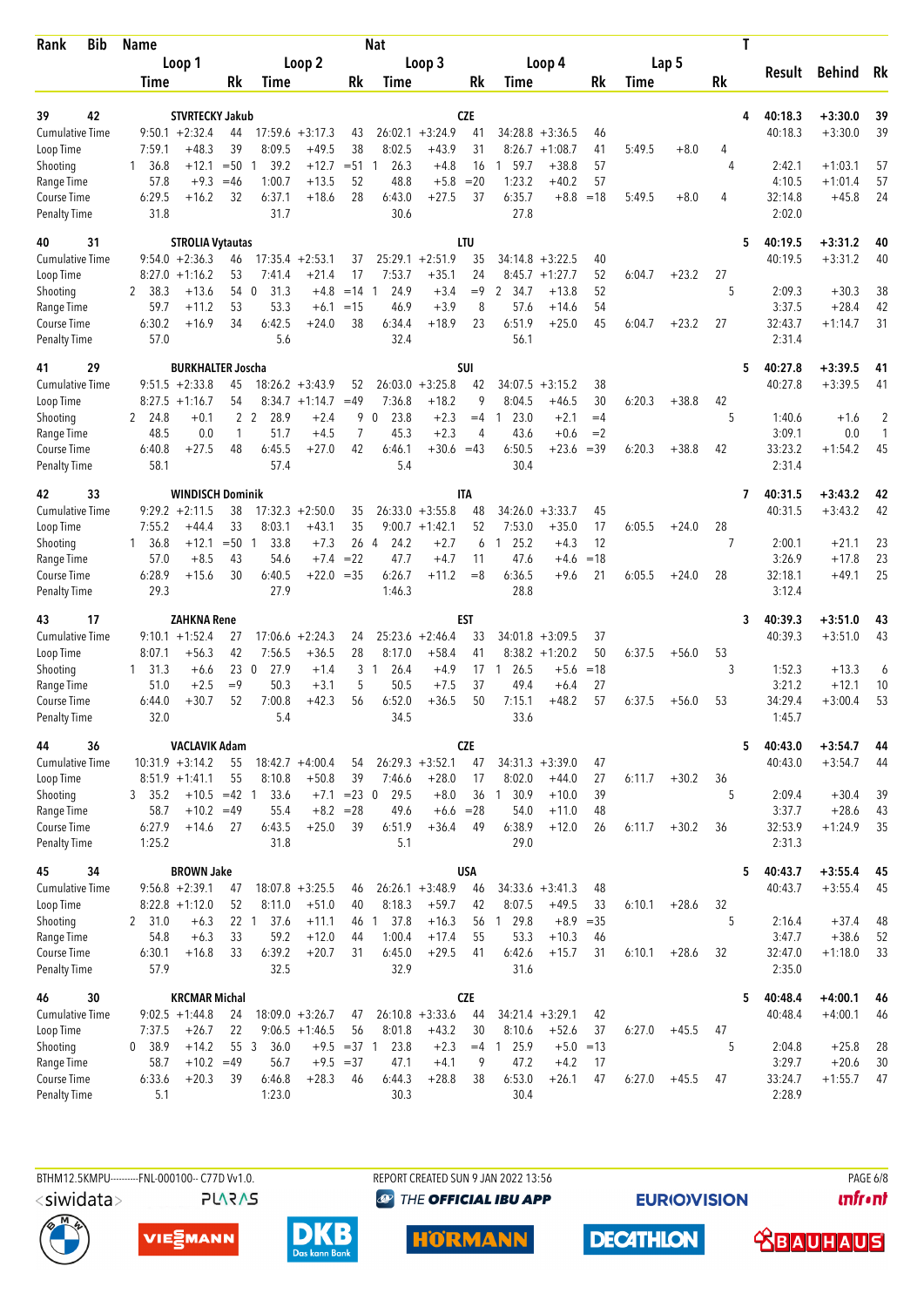| Rank                                | <b>Bib</b> | <b>Name</b>          |                                              |            |                      |                                         |                               | <b>Nat</b>       |                                        |                  |                              |                        |              |                   |         |    | Τ |                    |                        |           |
|-------------------------------------|------------|----------------------|----------------------------------------------|------------|----------------------|-----------------------------------------|-------------------------------|------------------|----------------------------------------|------------------|------------------------------|------------------------|--------------|-------------------|---------|----|---|--------------------|------------------------|-----------|
|                                     |            |                      | Loop 1                                       |            |                      | Loop 2                                  |                               |                  | Loop 3                                 |                  | Loop 4                       |                        |              |                   | Lap 5   |    |   |                    |                        |           |
|                                     |            | Time                 |                                              | Rk         | Time                 |                                         | Rk                            | Time             |                                        | Rk               | Time                         |                        | Rk           | Time              |         | Rk |   | Result             | Behind                 | Rk        |
|                                     |            |                      |                                              |            |                      |                                         |                               |                  |                                        |                  |                              |                        |              |                   |         |    |   |                    |                        |           |
| 47                                  | 12         |                      | <b>CHENG Fangming</b>                        |            |                      |                                         |                               |                  |                                        | <b>CHN</b>       |                              |                        |              |                   |         |    | 7 | 40:50.2            | +4:01.9                | 47        |
| <b>Cumulative Time</b><br>Loop Time |            | 7:58.8               | $8:40.8 + 1:23.1$<br>$+48.0$                 | 15<br>38   | 8:30.4               | $17:11.2 + 2:28.9$<br>$+1:10.4$         | 25<br>47                      | 8:04.7           | $25:15.9 + 2:38.7$<br>$+46.1$          | 30<br>33         | 34:23.8<br>9:07.9            | $+3:31.5$<br>$+1:49.9$ | 43<br>57     | 6:26.4            | $+44.9$ | 46 |   | 40:50.2            | $+4:01.9$              | 47        |
| Shooting                            |            | 28.8<br>1            | $+4.1$                                       | 9          | 2<br>34.3            | $+7.8$                                  | 28                            | 25.1<br>1        | $+3.6$                                 | $=11$            | 24.8<br>3                    | $+3.9$                 | 11           |                   |         | 7  |   | 1:53.1             | $+14.1$                | 8         |
| Range Time                          |            | 50.6                 | $+2.1$                                       | 8          | 56.0                 | $+8.8$                                  | 32                            | 48.7             | $+5.7$                                 | 19               | 47.6                         | $+4.6$                 | $=18$        |                   |         |    |   | 3:22.9             | $+13.8$                | 14        |
| Course Time                         |            | 6:39.4               | $+26.1$                                      | 47         | 6:38.8               | $+20.3$                                 | 29                            | 6:44.7           | $+29.2$                                | 40               | 6:51.3                       | $+24.4$                | 42           | 6:26.4            | $+44.9$ | 46 |   | 33:20.6            | $+1:51.6$              | 44        |
| <b>Penalty Time</b>                 |            | 28.8                 |                                              |            | 55.6                 |                                         |                               | 31.3             |                                        |                  | 1:28.9                       |                        |              |                   |         |    |   | 3:24.8             |                        |           |
| 48                                  | 18         |                      | <b>FAK Jakov</b>                             |            |                      |                                         |                               |                  |                                        | SL <sub>0</sub>  |                              |                        |              |                   |         |    | 3 | 41:06.7            | +4:18.4                | 48        |
| <b>Cumulative Time</b>              |            |                      | $8:51.8 +1:34.1$                             | 20         |                      | $17:30.4 +2:48.1$                       | 34                            |                  | $26:20.2 + 3:43.0$                     | 45               | 34:19.9                      | $+3:27.6$              | 41           |                   |         |    |   | 41:06.7            | $+4:18.4$              | 48        |
| Loop Time                           |            | 7:48.8               | $+38.0$                                      | 29         | 8:38.6               | $+1:18.6$                               | 51                            |                  | $8:49.8 +1:31.2$                       | 51               | 7:59.7                       | +41.7                  | 22           | $6:46.8 +1:05.3$  |         | 56 |   |                    |                        |           |
| Shooting                            |            | 32.1<br>$\mathbf{0}$ | $+7.4$                                       | $= 28$     | 41.2<br>$\mathbf{1}$ | $+14.7$                                 | 55                            | 2<br>25.1        | $+3.6$                                 | $=11$            | 28.5<br>$\mathbf 0$          | $+7.6$                 | 30           |                   |         | 3  |   | 2:07.1             | $+28.1$                | 34        |
| Range Time                          |            | 55.3                 | $+6.8$                                       | $= 35$     | 1:04.4               | $+17.2$                                 | 57                            | 48.0             |                                        | $+5.0 = 13$      | 49.3                         | $+6.3$                 | $=25$        |                   |         |    |   | 3:37.0             | $+27.9$                | 41        |
| Course Time                         |            | 6:48.2               | $+34.9$                                      | 56         | 7:01.9               | $+43.4$                                 | 57                            | 7:02.7           | $+47.2$                                | 55               | 7:04.4                       | $+37.5$                | 54           | $6:46.8 +1:05.3$  |         | 56 |   | 34:44.0            | $+3:15.0$              | 55        |
| <b>Penalty Time</b>                 |            | 5.2                  |                                              |            | 32.2                 |                                         |                               | 59.0             |                                        |                  | 6.0                          |                        |              |                   |         |    |   | 1:42.6             |                        |           |
| 49                                  | 49         |                      | <b>BIONAZ Didier</b>                         |            |                      |                                         |                               |                  |                                        | <b>ITA</b>       |                              |                        |              |                   |         |    | 5 | 41:08.8            | $+4:20.5$              | 49        |
| <b>Cumulative Time</b>              |            |                      | $10:23.8 + 3:06.1$                           | 53         | 18:13.0              | $+3:30.7$                               | 49                            |                  | $26:43.7 + 4:06.5$                     | 50               | 34:47.8                      | $+3:55.5$              | 49           |                   |         |    |   | 41:08.8            | $+4:20.5$              | 49        |
| Loop Time                           |            |                      | $8:21.8 +1:11.0$                             | 51         | 7:49.2               | $+29.2$                                 | 23                            |                  | $8:30.7 +1:12.1$                       | 45               | 8:04.1                       | $+46.1$                | 29           | 6:21.0            | $+39.5$ | 44 |   |                    |                        |           |
| Shooting                            |            | 2 36.0               | $+11.3$                                      | 48         | 38.6<br>0            | $+12.1$                                 | 49 2                          | 33.3             | $+11.8$                                | 48               | 32.5<br>$\mathbf{1}$         | $+11.6$                | 46           |                   |         | 5  |   | 2:20.6             | $+41.6$                | 51        |
| Range Time                          |            | 59.4<br>6:25.1       | $+10.9$                                      | 52<br>18   | 58.1<br>6:46.0       | $+10.9$<br>$+27.5$                      | 40<br>44                      | 54.0<br>6:40.8   | $+11.0$<br>$+25.3$                     | 46<br>32         | 52.0<br>6:42.0               | $+9.0$<br>$+15.1$      | $= 37$<br>29 | 6:21.0            | $+39.5$ | 44 |   | 3:43.5<br>32:54.9  | $+34.4$<br>$+1:25.9$   | 47<br>37  |
| Course Time<br><b>Penalty Time</b>  |            | 57.3                 | $+11.8$                                      |            | 5.1                  |                                         |                               | 55.8             |                                        |                  | 30.1                         |                        |              |                   |         |    |   | 2:28.4             |                        |           |
|                                     |            |                      |                                              |            |                      |                                         |                               |                  |                                        |                  |                              |                        |              |                   |         |    |   |                    |                        |           |
| 50                                  | 48         |                      | <b>NELIN Jesper</b>                          |            |                      |                                         |                               |                  |                                        | <b>SWE</b>       |                              |                        |              |                   |         |    | 5 | 41:33.5            | $+4:45.2$              | 50        |
| <b>Cumulative Time</b><br>Loop Time |            | 7:28.0               | $9:29.0 +2:11.3$<br>$+17.2$                  | 37<br>12   | 7:44.4               | $17:13.4 +2:31.1$<br>$+24.4$            | 26<br>18                      |                  | $25:47.1 + 3:09.9$<br>$8:33.7 +1:15.1$ | 37<br>46         | $34:52.9 + 4:00.6$<br>9:05.8 | $+1:47.8$              | 50<br>56     | 6:40.6            | $+59.1$ | 55 |   | 41:33.5            | $+4:45.2$              | 50        |
| Shooting                            |            | 0, 35.3              | $+10.6$                                      | $=44$ 0    | 36.4                 | $+9.9$                                  | $=40$                         | 2<br>33.6        | $+12.1$                                | $=49$            | 3<br>28.6                    | $+7.7$                 | 31           |                   |         | 5  |   | 2:14.1             | $+35.1$                | 47        |
| Range Time                          |            | 58.3                 | $+9.8$                                       | 48         | 58.8                 | $+11.6$                                 | 42                            | 55.9             | $+12.9$                                | 51               | 52.2                         | $+9.2$                 | 39           |                   |         |    |   | 3:45.2             | $+36.1$                | 50        |
| Course Time                         |            | 6:24.7               | $+11.4 = 15$                                 |            | 6:39.8               | $+21.3 = 33$                            |                               | 6:39.5           | $+24.0 = 28$                           |                  | 6:50.0                       | $+23.1$                | 38           | 6:40.6            | $+59.1$ | 55 |   | 33:14.6            | $+1:45.6$              | 42        |
| <b>Penalty Time</b>                 |            | 5.0                  |                                              |            | 5.7                  |                                         |                               | 58.2             |                                        |                  | 1:23.6                       |                        |              |                   |         |    |   | 2:32.6             |                        |           |
| 51                                  | 58         |                      | <b>SIIMER Kristo</b>                         |            |                      |                                         |                               |                  |                                        | EST              |                              |                        |              |                   |         |    | 4 | 42:08.2            | $+5:19.9$              | 51        |
| <b>Cumulative Time</b>              |            |                      | $10:09.8 + 2:52.1$                           | 50         |                      | $18:09.6 + 3:27.3$                      | 48                            |                  | $27:13.2 +4:36.0$                      | 52               | 35:39.5                      | $+4:47.2$              | 52           |                   |         |    |   | 42:08.2            | $+5:19.9$              | 51        |
| Loop Time                           |            | 7:53.8               | $+43.0$                                      | 31         | 7:59.8               | $+39.8$                                 | 30                            |                  | $9:03.6 +1:45.0$                       | 53               | $8:26.3 +1:08.3$             |                        | 40           | 6:28.7            | $+47.2$ | 49 |   |                    |                        |           |
| Shooting                            |            | 0, 36.2              | $+11.5$                                      | 49         | $\mathbf 0$<br>35.1  | $+8.6$                                  | 32 <sub>3</sub>               | 30.7             | $+9.2$                                 | 39               | 28.2<br>-1                   | $+7.3$                 | 27           |                   |         | 4  |   | 2:10.3             | $+31.3$                | 43        |
| Range Time                          |            | 57.8                 | $+9.3$                                       | $=46$      | 55.2                 | $+8.0$                                  | 27                            | 53.1             | $+10.1$                                | 44               | 47.0                         | $+4.0$                 | 15           |                   |         |    |   | 3:33.1             | $+24.0$                | $= 34$    |
| Course Time                         |            | 6:50.7               | +37.4                                        | 57         | 6:59.4               | $+40.9$                                 | 55                            | 6:46.0           | $+30.5$                                | 42               | 7:09.5                       | $+42.6$                | 56           | 6:28.7            | $+47.2$ | 49 |   | 34:14.3            | $+2:45.3$              | 52        |
| <b>Penalty Time</b>                 |            | 5.3                  |                                              |            | 5.2                  |                                         |                               | 1:24.5           |                                        |                  | 29.8                         |                        |              |                   |         |    |   | 2:04.9             |                        |           |
| 52                                  | 22         |                      | <b>FRATZSCHER Lucas</b>                      |            |                      |                                         |                               |                  |                                        | <b>GER</b>       |                              |                        |              |                   |         |    | 6 | 42:09.8            | $+5:21.5$              | 52        |
| Cumulative Time                     |            |                      | $8:55.3 +1:37.6$                             | 22         |                      | $17:44.0 + 3:01.7$                      | 39                            |                  | $26:59.4 +4:22.2$                      | 51               | $35:31.8 + 4:39.5$           |                        | 51           |                   |         |    |   | 42:09.8            | $+5:21.5$              | 52        |
| Loop Time                           |            | 7:45.3               | $+34.5$                                      | 27         |                      | $8:48.7 +1:28.7$                        | 55                            |                  | $9:15.4 +1:56.8$                       | 54               | $8:32.4 +1:14.4$             |                        | 47           | 6:38.0            | $+56.5$ | 54 |   |                    |                        |           |
| Shooting                            |            | 0, 34.5<br>56.8      | $+9.8$<br>$+8.3$                             | 39 2<br>42 | 33.6<br>56.7         | $+7.1$                                  | $= 23 \quad 3$<br>$+9.5 = 37$ | 27.0<br>49.8     | $+5.5$<br>$+6.8$                       | 30               | 20 1 24.3<br>45.3            | $+3.4$<br>$+2.3$       | 10<br>10     |                   |         | 6  |   | 1:59.7<br>3:28.6   | $+20.7$<br>$+19.5$     | 19<br>26  |
| Range Time<br>Course Time           |            | 6:43.2               | $+29.9$                                      | 51         | 6:54.5               | $+36.0$                                 | 51                            | 6:58.1           | $+42.6$                                | 52               | 7:15.9                       | $+49.0$                | 58           | 6:38.0            | $+56.5$ | 54 |   | 34:29.7            | $+3:00.7$              | 54        |
| <b>Penalty Time</b>                 |            | 5.3                  |                                              |            | 57.5                 |                                         |                               | 1:27.4           |                                        |                  | 31.2                         |                        |              |                   |         |    |   | 3:01.5             |                        |           |
|                                     |            |                      |                                              |            |                      |                                         |                               |                  |                                        |                  |                              |                        |              |                   |         |    |   |                    |                        |           |
| 53<br><b>Cumulative Time</b>        | 56         |                      | <b>LABASTAU Mikita</b><br>$11:19.0 + 4:01.3$ |            |                      |                                         | 57                            |                  | $28:23.7 + 5:46.5$                     | <b>BLR</b><br>54 | $36:11.0 + 5:18.7$           |                        |              |                   |         |    | 6 | 42:45.7<br>42:45.7 | $+5:57.4$<br>$+5:57.4$ | -53<br>53 |
| Loop Time                           |            |                      | $9:08.0 + 1:57.2$                            | 57<br>58   |                      | $20:03.1 + 5:20.8$<br>$8:44.1 + 1:24.1$ | 53                            |                  | $8:20.6 +1:02.0$                       | 44               | 7:47.3                       | $+29.3$                | 53<br>10     | 6:34.7            | $+53.2$ | 51 |   |                    |                        |           |
| Shooting                            |            | 3, 35.0              | $+10.3$                                      | 41 2       | 28.8                 | $+2.3$                                  | $= 7 \quad 1$                 | 29.1             |                                        | $+7.6 = 34$      | 26.8<br>0                    | $+5.9$                 | 21           |                   |         | 6  |   | 1:59.8             | $+20.8$                | 20        |
| Range Time                          |            | 55.6                 | $+7.1$                                       | 37         | 50.5                 | $+3.3$                                  | 6                             | 49.9             | $+6.9 = 31$                            |                  | 45.9                         | $+2.9$                 | $=13$        |                   |         |    |   | 3:21.9             | $+12.8$                | 11        |
| Course Time                         |            | 6:46.1               | $+32.8$                                      | 53         | 6:55.4               | $+36.9$                                 | 53                            | 6:59.9           | $+44.4$                                | 53               | 6:56.2                       | $+29.3$                | 50           | 6:34.7            | $+53.2$ | 51 |   | 34:12.3            | $+2:43.3$              | 51        |
| <b>Penalty Time</b>                 |            | 1:26.2               |                                              |            | 58.1                 |                                         |                               | 30.8             |                                        |                  | 5.1                          |                        |              |                   |         |    |   | 3:00.4             |                        |           |
| 54                                  | 54         |                      | <b>SIMA Michal</b>                           |            |                      |                                         |                               |                  |                                        | <b>SVK</b>       |                              |                        |              |                   |         |    | 6 | 43:33.5            | $+6:45.2$              | - 54      |
| <b>Cumulative Time</b>              |            |                      | $10:17.4 + 2:59.7$                           | 51         |                      | $18:41.9 + 3:59.6$                      | 53                            |                  | $28:15.0 + 5:37.8$                     | 53               | $36:44.3 + 5:52.0$           |                        | 54           |                   |         |    |   | 43:33.5            | $+6:45.2$              | 54        |
| Loop Time                           |            | 8:09.4               | $+58.6$                                      | 43         |                      | $8:24.5 +1:04.5$                        | 46                            |                  | $9:33.1 +2:14.5$                       | 55               | $8:29.3 +1:11.3$             |                        | 45           | $6:49.2 + 1:07.7$ |         | 57 |   |                    |                        |           |
| Shooting                            |            | 1 29.8               | $+5.1$                                       | 14 1       | 31.7                 |                                         | $+5.2 = 16$ 3                 | 28.2             |                                        |                  | $+6.7$ = 25 1 27.1           | $+6.2 = 22$            |              |                   |         | 6  |   | 1:57.0             | $+18.0$                | 14        |
| Range Time                          |            | 50.5                 | $+2.0$                                       | 7          | 53.9                 | $+6.7$                                  | 18                            | 49.9             | $+6.9 = 31$                            |                  | 49.9                         | $+6.9 = 28$            |              |                   |         |    |   | 3:24.2             | $+15.1$                | 17        |
| Course Time                         |            | 6:46.5<br>32.4       | $+33.2 = 54$                                 |            | 6:57.1<br>33.4       | $+38.6$                                 | 54                            | 7:12.5<br>1:30.7 | $+57.0$                                | 57               | 7:05.8<br>33.6               | $+38.9$                | 55           | $6:49.2 +1:07.7$  |         | 57 |   | 34:51.1            | $+3:22.1$              | 56        |
| <b>Penalty Time</b>                 |            |                      |                                              |            |                      |                                         |                               |                  |                                        |                  |                              |                        |              |                   |         |    |   | 3:10.2             |                        |           |

**PLARAS** 

BTHM12.5KMPU---------FNL-000100-- C77D Vv1.0. REPORT CREATED SUN 9 JAN 2022 13:56 PAGE 7/8 **<sup><sup>3</sup>** THE OFFICIAL IBU APP</sup>

**EURIOVISION** 

*<u><u>Infront</u>*</u>